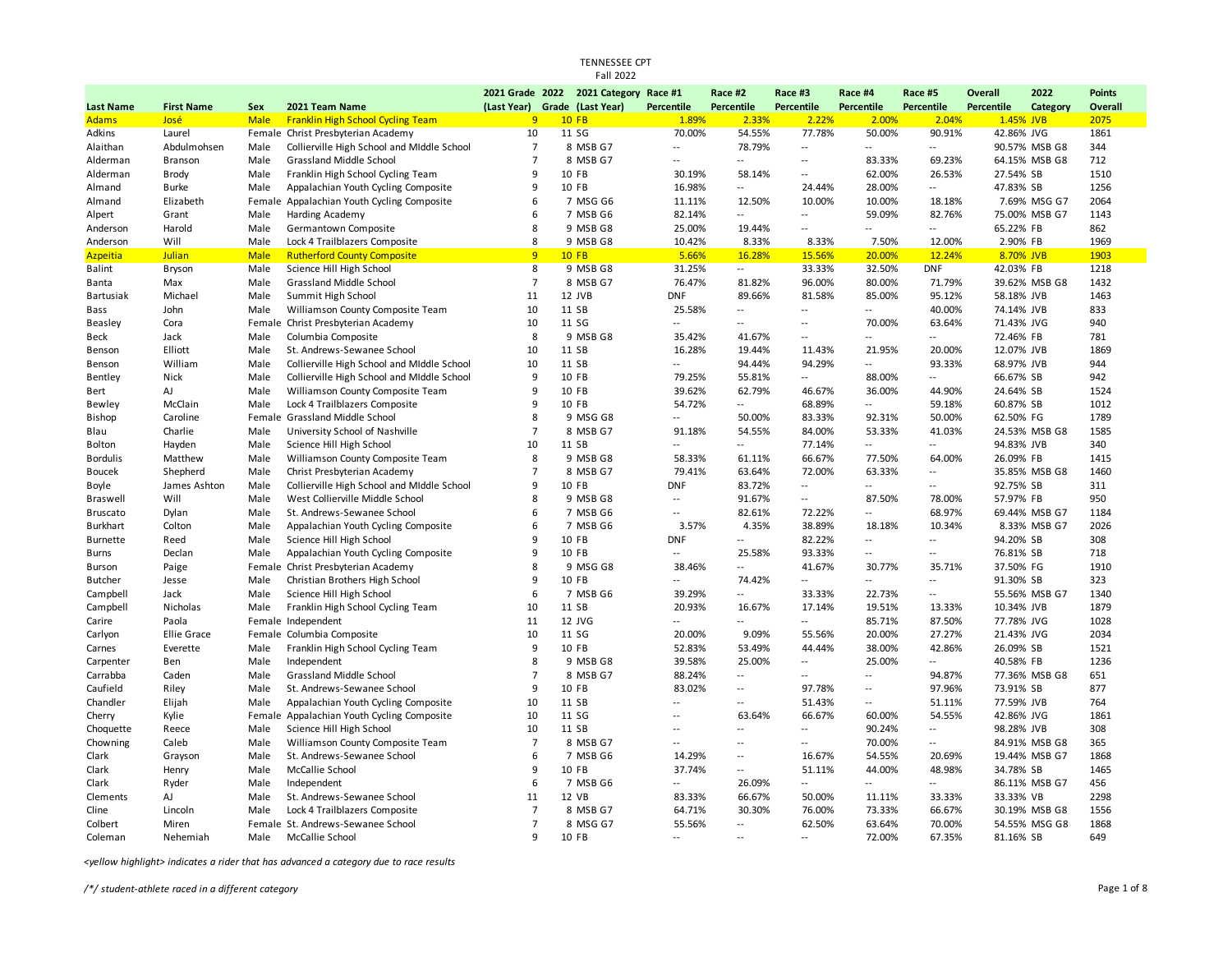|                  |                   |      |                                                            |                      | <b>Fall 2022</b>                      |                                            |                                    |                                            |                          |                          |                |                             |               |
|------------------|-------------------|------|------------------------------------------------------------|----------------------|---------------------------------------|--------------------------------------------|------------------------------------|--------------------------------------------|--------------------------|--------------------------|----------------|-----------------------------|---------------|
|                  |                   |      |                                                            |                      | 2021 Grade 2022 2021 Category Race #1 |                                            | Race #2                            | Race #3                                    | Race #4                  | Race #5                  | <b>Overall</b> | 2022                        | <b>Points</b> |
| <b>Last Name</b> | <b>First Name</b> | Sex  | 2021 Team Name                                             | (Last Year)          | Grade (Last Year)                     | <b>Percentile</b>                          | Percentile                         | Percentile                                 | Percentile               | Percentile               | Percentile     | Category                    | Overall       |
| Collins          | Alexander         | Male | Summit High School                                         | 9                    | 10 FB                                 | $\overline{a}$                             | $\mathcal{L}_{\mathcal{A}}$        | $\overline{\phantom{a}}$                   | 82.00%                   | 71.43%                   | 84.06% SB      |                             | 630           |
| Collins          | Jackson           | Male | Williamson County Composite Team                           | 8                    | 9 MSB G8                              | 81.25%                                     | <b>DNF</b>                         | $\overline{\phantom{a}}$                   | $\overline{a}$           | 92.00%                   | 81.16% FB      |                             | 599           |
| Collins          | Rose              |      | Female University School of Nashville                      | 9                    | 10 FG                                 | 100.00%                                    | <b>DNF</b>                         | $\overline{\phantom{a}}$                   | 100.00%                  | 85.71%                   | 85.71% SG      |                             | 1405          |
| Compton          | Aiden             | Male | Columbia Composite                                         | 6                    | 7 MSB G6                              | 100.00%                                    | 95.65%                             | 100.00%                                    | 100.00%                  | 100.00%                  |                | 47.22% MSB G7               | 1479          |
| Cook             | Tucker            | Male | Williamson County Composite Team                           | 6                    | 7 MSB G6                              | 50.00%                                     | 39.13%                             | 55.56%                                     | 86.36%                   | 41.38%                   |                | 27.78% MSB G7               | 1741          |
| Coulam           | Will              |      | Female Williamson County Composite Team                    | 8                    | 9 MSB G8                              | 50.00%                                     | $\overline{\phantom{a}}$           | $\sim$                                     | $\sim$                   | $\overline{\phantom{a}}$ | 88.41% FB      |                             | 352           |
| Cox              | Colin             | Male | Lock 4 Trailblazers Composite                              | 10                   | 11 SB                                 | 44.19%                                     | 38.89%                             | 42.86%                                     | 48.78%                   | 26.67%                   |                | 24.14% JVB                  | 1651          |
| Craven           | Alexander         | Male | Williamson County Composite Team                           | 11                   | 12 JVB                                | 57.45%                                     | $\overline{\phantom{a}}$           | 60.53%                                     | 52.50%                   | $\overline{a}$           |                | 63.64% JVB                  | 1181          |
| Crawford         | Cameron           | Male | St. Andrews-Sewanee School                                 | 10                   | 11 SB                                 | 34.88%                                     | 47.22%                             | 31.43%                                     | 26.83%                   | 28.89%                   |                | 17.24% JVB                  | 1707          |
| Creech           | Charlie           | Male | Grassland Middle School                                    | 6                    | 7 MSB G6                              | 64.29%                                     | $\overline{\phantom{a}}$           | 61.11%                                     | 81.82%                   | $\overline{\phantom{a}}$ |                | 72.22% MSB G7               | 1180          |
| Crespo           | Adrian            | Male | Collierville High School and MIddle School                 | 10                   | 11 SB                                 | 69.77%                                     | 58.33%                             | 60.00%                                     | 60.98%                   | 73.33%                   |                | 37.93% JVB                  | 1441          |
| Dailey           | Katie             | Male | Female St. Andrews-Sewanee School                          | 10<br>$\overline{7}$ | 11 SG<br>8 MSB G7                     | $\overline{\phantom{a}}$<br>$\overline{a}$ | 90.91%<br>$\overline{\phantom{a}}$ | $\overline{\phantom{a}}$<br>$\overline{a}$ | $\overline{a}$<br>$\sim$ | $\overline{a}$<br>87.18% |                | 85.71% JVG                  | 427<br>334    |
| Daniel<br>Davis  | Issac<br>Matthew  | Male | Science Hill High School<br>Christian Brothers High School | 10                   | 11 SB                                 | 90.70%                                     | 88.89%                             | $\overline{\phantom{a}}$                   | $\overline{a}$           | 91.11%                   |                | 92.45% MSB G8<br>70.69% JVB | 937           |
| Day              | Luke              | Male | Northeast Tennessee Composite Team                         | 10                   | 11 SB                                 | 88.37%                                     | 83.33%                             | 97.14%                                     | 70.73%                   | 95.56%                   |                | 46.55% JVB                  | 1309          |
| Dehner           | Quinn             | Male | University School of Nashville                             | 9                    | 10 FB                                 | 84.91%                                     | 86.05%                             | $\sim$                                     | 94.00%                   | 87.76%                   | 53.62% SB      |                             | 1191          |
| Diez Rosety      | Agustine          | Male | St. Andrews-Sewanee School                                 | 10                   | 11 SB                                 | 65.12%                                     | 69.44%                             | 54.29%                                     | $\overline{a}$           | 86.67%                   |                | 43.10% JVB                  | 1375          |
| Dominik          | Davis             | Male | Christ Presbyterian Academy                                | 8                    | 9 MSB G8                              | 87.50%                                     | 94.44%                             | 83.33%                                     | 75.00%                   | <b>DNF</b>               | 39.13% FB      |                             | 1273          |
| Donaldson        | Drew              | Male | Christ Presbyterian Academy                                | 9                    | 10 FB                                 | 88.68%                                     | 90.70%                             | $\overline{\phantom{a}}$                   | 98.00%                   | 91.84%                   | 57.97% SB      |                             | 1177          |
| Donaldson        | Lucy              |      | Female Christ Presbyterian Academy                         | $\overline{7}$       | 8 MSG G7                              | 66.67%                                     | 71.43%                             | $\sim$                                     | 81.82%                   | 100.00%                  |                | 72.73% MSG G8               | 1822          |
| Donaldson        | Will              | Male | Christ Presbyterian Academy                                | 11                   | 12 JVB                                | 87.23%                                     | 96.55%                             | $\overline{\phantom{a}}$                   | $\overline{a}$           | 97.56%                   |                | 69.09% JVB                  | 1069          |
| Donnelly         | Abigail           |      | Female Collierville High School and MIddle School          | $\overline{7}$       | 8 MSG G7                              | 11.11%                                     | 28.57%                             | 12.50%                                     | 9.09%                    | 10.00%                   |                | 9.09% MSG G8                | 2075          |
| Donnelly         | Isabella          |      | Female Collierville High School and MIddle School          | 10                   | 11 VG                                 | 100.00%                                    | 100.00%                            | 40.00%                                     | 60.00%                   | 100.00%                  | 60.00% VG      |                             | 2296          |
| Drey             | Noah              | Male | Northeast Tennessee Composite Team                         | 9                    | 10 FB                                 | $\overline{\phantom{a}}$                   | $\sim$                             | 62.22%                                     | $\overline{\phantom{a}}$ | $\overline{\phantom{a}}$ | 89.86% SB      |                             | 336           |
| Duncan           | Jonah             | Male | <b>Grassland Middle School</b>                             | $\overline{7}$       | 8 MSB G7                              | 58.82%                                     | $\overline{\phantom{a}}$           | $\overline{a}$                             | 76.67%                   | 74.36%                   |                | 50.94% MSB G8               | 1080          |
| Dunn             | Eli               | Male | Williamson County Composite Team                           | $\overline{7}$       | 8 MSB G7                              | 61.76%                                     | 51.52%                             | 64.00%                                     | $\sim$                   | 61.54%                   |                | 32.08% MSB G8               | 1519          |
| Dunn             | Garrett           | Male | Williamson County Composite Team                           | 10                   | 11 SB                                 | 79.07%                                     | 66.67%                             | 80.00%                                     | $\overline{\phantom{a}}$ | 75.56%                   |                | 44.83% JVB                  | 1339          |
| Dunnam           | kenna             |      | Female Rutherford County Composite                         | 9                    | 10 FG                                 | 57.14%                                     | 50.00%                             | 50.00%                                     | 50.00%                   | 42.86%                   | 42.86% SG      |                             | 2006          |
| Dunnam           | Rylin             |      | Female Rutherford County Composite                         | $\overline{7}$       | 8 MSG G7                              | 33.33%                                     | 57.14%                             | 50.00%                                     | 36.36%                   | 40.00%                   |                | 36.36% MSG G8               | 1969          |
| Dunsford         | lan               | Male | Rutherford County Composite                                | 8                    | 9 MSB G8                              | $\overline{\phantom{a}}$                   | $\mathcal{L}_{\mathcal{A}}$        | 88.89%                                     | 82.50%                   | 80.00%                   | 56.52% FB      |                             | 956           |
| Eakin            | Megan             |      | Female Science Hill High School                            | 10                   | 11 SG                                 | 30.00%                                     | 18.18%                             | 11.11%                                     | 80.00%                   | 18.18%                   |                | 14.29% JVG                  | 2035          |
| Edens            | Matthew           | Male | Harpeth Youth Cycling Composite                            | $\overline{7}$       | 8 MSB G7                              | 11.76%                                     | 6.06%                              | 16.00%                                     | 16.67%                   | 10.26%                   |                | 3.77% MSB G8                | 1978          |
| Edgerton         | Miller            | Male | West Collierville Middle School                            | $\overline{7}$       | 8 MSB G7                              | 38.24%                                     | $\mathbb{L}$ .                     | $\sim$                                     | $\overline{a}$           | $\overline{\phantom{a}}$ |                | 81.13% MSB G8               | 408           |
| Edwards          | Marik             | Male | Franklin High School Cycling Team                          | 9                    | 10 FB                                 | 35.85%                                     | 20.93%                             | 17.78%                                     | 26.00%                   | 14.29%                   | 13.04% SB      |                             | 1800          |
| Eeles            | Ryan              | Male | Williamson County Composite Team                           | 8                    | 9 MSB G8                              | 83.33%                                     | 88.89%                             | 80.56%                                     | 65.00%                   | 70.00%                   | 33.33% FB      |                             | 1354          |
| Elisar           | Cannon            | Male | Franklin High School Cycling Team                          | 9                    | 10 FB                                 | 58.49%                                     | 39.53%                             | 40.00%                                     | 24.00%                   | 24.49%                   | 18.84% SB      |                             | 1657          |
| Elliott          | Blake             | Male | Rutherford County Composite                                | 11                   | 12 JVB                                | 85.11%                                     | $\mathbb{L}$ .                     | $\overline{a}$                             | $\overline{a}$           | $\overline{a}$           |                | 96.36% JVB                  | 342           |
| Elliott          | Brody             | Male | Grassland Middle School                                    | $\overline{7}$       | 8 MSB G7                              | 55.88%                                     | 57.58%                             | 60.00%                                     | 66.67%                   | 48.72%                   |                | 26.42% MSB G8               | 1578          |
| Ellis            | Runyan            | Male | Germantown Composite                                       | 8                    | 9 MSB G8                              | 64.58%                                     | $\overline{a}$                     | $\overline{\phantom{a}}$                   | $\overline{\phantom{a}}$ | 60.00%                   | 78.26% FB      |                             | 676           |
| Elrod            | Henry             | Male | Lock 4 Trailblazers Composite                              | 6                    | 7 MSB G6                              | 28.57%                                     | 43.48%                             | $\overline{a}$                             | 40.91%                   | 34.48%                   |                | 25.00% MSB G7               | 1770          |
| Elrod            | Henry             | Male | Germantown Composite                                       | 6                    | 7 MSB G6                              | 42.86%                                     | 47.83%                             | $\overline{\phantom{a}}$                   | $\overline{\phantom{a}}$ | 37.93%                   |                | 61.11% MSB G7               | 1294          |
| Elrod            | Hugh              | Male | Germantown Composite                                       | 8                    | 9 MSB G8                              | 79.17%                                     | 77.78%                             | 72.22%                                     | $\ddotsc$                | 72.00%                   | 34.78% FB      |                             | 1312          |
| Endsley          | Cole              | Male | Columbia Composite                                         | 9                    | 10 FB                                 | <b>DNF</b>                                 | <b>DNF</b>                         | $\overline{\phantom{a}}$                   | $\overline{a}$           | $\overline{\phantom{a}}$ | 98.55% SB      |                             | 298           |
| Ettinger         | Carter            |      | Female Christ Presbyterian Academy                         | 8                    | 9 MSG G8                              | 100.00%                                    | $\overline{\phantom{a}}$           | $\overline{a}$                             | 84.62%                   | 92.86%                   | 87.50% FG      |                             | 1274          |
| Ewing            | Sam               | Male | Harpeth Youth Cycling Composite                            | 8                    | 9 MSB G8                              | 20.83%                                     | 16.67%                             | 13.89%                                     | 22.50%                   | 20.00%                   |                | 8.70% FB                    | 1847          |
| Farmer           | Garrison          | Male | <b>Grassland Middle School</b>                             | $\overline{7}$       | 8 MSB G7                              | 67.65%                                     | $\sim$                             | $\overline{\phantom{a}}$                   | $\overline{a}$           | 79.49%                   |                | 66.04% MSB G8               | 702           |
| Faught           | Lincoln           | Male | Collierville High School and MIddle School                 | 9                    | 10 FB                                 | $\overline{a}$                             | 88.37%                             | $\overline{a}$                             | $\overline{\phantom{a}}$ | $\overline{\phantom{a}}$ | 95.65% SB      |                             | 306           |
| Fewell           | Kara              |      | Female West Collierville Middle School                     | 6                    | 7 MSG G6                              | 66.67%                                     | <b>DNF</b>                         | $\overline{a}$                             | 70.00%                   | 72.73%                   |                | 69.23% MSG G7               | 1388          |
| Fields           | Shelbi            |      | Female Independent                                         | 8                    | 9 MSG G8                              | 7.69%                                      | 8.33%                              | 16.67%                                     | 15.38%                   | 14.29%                   |                | 6.25% FG                    | 2054          |
| Fischer          | Izzy              |      | Female Germantown Composite                                | 8                    | 9 MSG G8                              | 61.54%                                     | 33.33%                             | 50.00%                                     | 38.46%                   | 42.86%                   | 31.25% FG      |                             | 1918          |
| Flores           | Christian         | Male | Columbia Composite                                         | 6                    | 7 MSB G8                              | $\overline{\phantom{a}}$                   | $\overline{\phantom{a}}$           | $\overline{\phantom{a}}$                   | $\sim$                   | 90.00%                   | 97.10% FB      |                             | 298           |
| Foley            | <b>Byrne</b>      | Male | Harpeth Youth Cycling Composite                            | 6                    | 7 MSB G6                              | $\overline{a}$                             | $\sim$                             | $\sim$                                     | 31.82%                   | $\overline{a}$           |                | 88.89% MSB G7               | 448           |
| Fondaw           | Drew              | Male | Germantown Composite                                       | 9                    | 10 FB                                 | 86.79%                                     | <b>DNF</b>                         | $\overline{\phantom{a}}$                   | $\overline{\phantom{a}}$ | $\overline{\phantom{a}}$ | 100.00% SB     |                             | 289           |
| <b>Forbes</b>    | Chandler          | Male | <b>Franklin High School Cycling Team</b>                   | 11                   | <b>12 JVB</b>                         | 6.38%                                      | 3.45%                              | 5.26%                                      | 5.00%                    | 4.88%                    |                | 1.82% VB                    | 2204          |

TENNESSEE CPT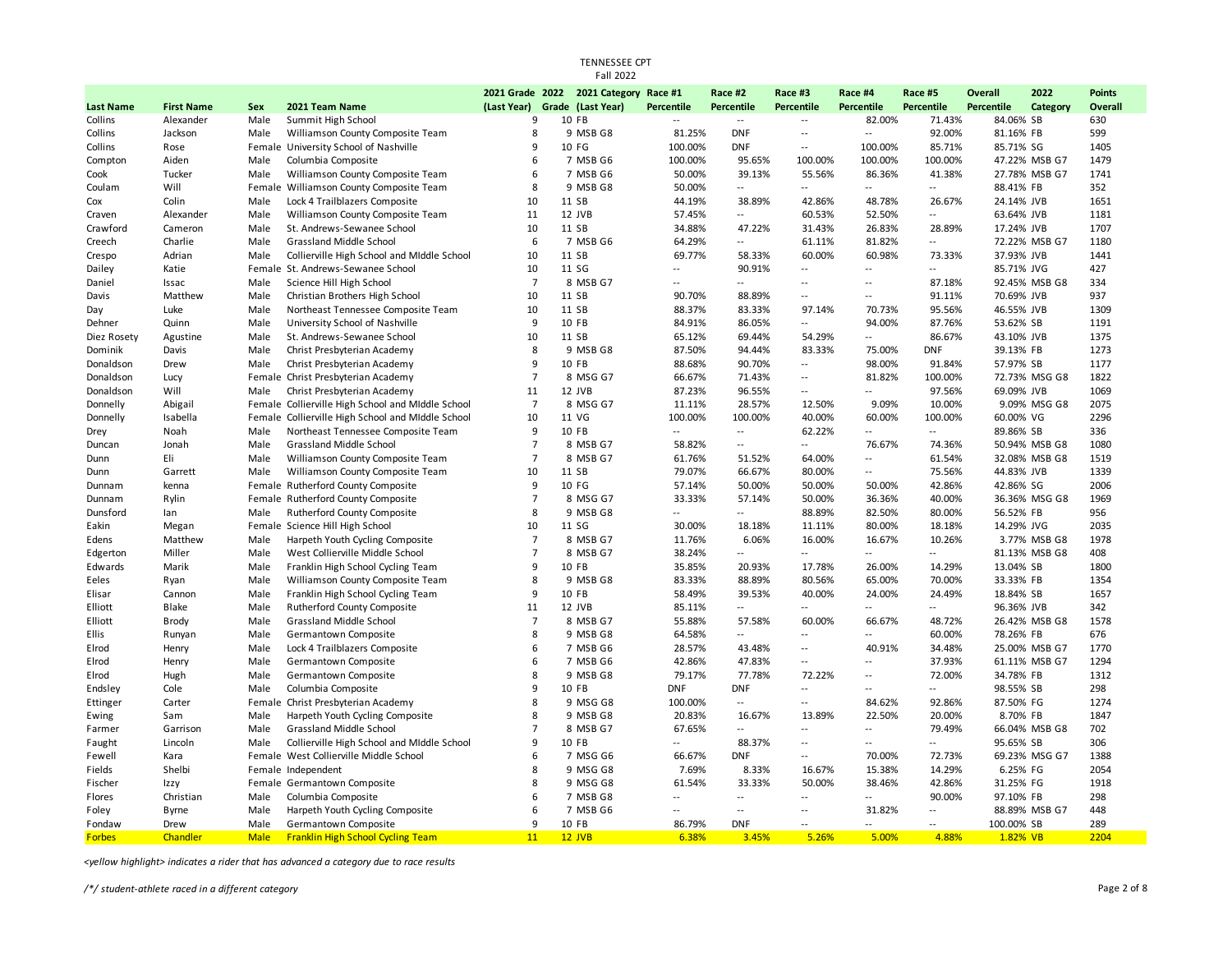|                  |                   |      |                                                   | 2021 Grade 2022 | 2021 Category Race #1 |                | Race #2                     | Race #3                  | Race #4                  | Race #5           | Overall    | 2022          | <b>Points</b> |
|------------------|-------------------|------|---------------------------------------------------|-----------------|-----------------------|----------------|-----------------------------|--------------------------|--------------------------|-------------------|------------|---------------|---------------|
| <b>Last Name</b> | <b>First Name</b> | Sex  | 2021 Team Name                                    | (Last Year)     | Grade (Last Year)     | Percentile     | Percentile                  | Percentile               | Percentile               | <b>Percentile</b> | Percentile | Category      | Overall       |
| Foss             | Emmett            | Male | Franklin High School Cycling Team                 | 9               | 10 FB                 | 18.87%         | 18.60%                      | $\overline{\phantom{a}}$ | 16.00%                   | 40.82%            | 17.39% SB  |               | 1710          |
| Foutch           | Parker            | Male | Cookeville High School                            | 11              | 12 JVB                | $\overline{a}$ | $\overline{a}$              | $\overline{a}$           | $\overline{a}$           | 82.93%            | 89.09% JVB |               | 374           |
| Frein            | Leo               | Male | University School of Nashville                    | 9               | 10 FB                 | 47.17%         | $\mathcal{L}_{\mathcal{A}}$ | 28.89%                   | 34.00%                   | 38.78%            | 23.19% SB  |               | 1548          |
| Fry              | Hudson            | Male | Harpeth Youth Cycling Composite                   | 9               | 10 FB                 | $\overline{a}$ | $\mathbb{L}$ .              | 86.67%                   | 84.00%                   | 55.10%            | 65.22% SB  |               | 966           |
| Gallers          | Adam              | Male | Grassland Middle School                           | $\overline{7}$  | 8 MSB G7              | 82.35%         | $\sim$ $\sim$               | $\overline{a}$           | <b>DNF</b>               | 92.31%            |            | 75.47% MSB G8 | 662           |
| Galvan           | Maximus           | Male | Grassland Middle School                           | $\overline{7}$  | 8 MSB G7              | $\overline{a}$ | 84.85%                      | $\overline{\phantom{a}}$ | $\sim$                   | 89.74%            |            | 73.58% MSB G8 | 666           |
| Gamble           | Trey              | Male | Grassland Middle School                           | 8               | 9 MSB G8              | $\sim$         | 66.67%                      | 69.44%                   | $\sim$                   | $\overline{a}$    | 75.36% FB  |               | 700           |
| Garland          | Bryson            | Male | Northeast Tennessee Composite Team                | $\overline{7}$  | 8 MSB G7              | $\sim$         | $\overline{a}$              | $\overline{a}$           | $\overline{a}$           | 97.44%            |            | 96.23% MSB G8 | 319           |
| Garrett          | Greyson           | Male | Grassland Middle School                           | 8               | 9 MSB G8              | $\overline{a}$ | $\sim$ $\sim$               | $\overline{a}$           | $\overline{a}$           | 88.00%            | 95.65% FB  |               | 301           |
| Gersman          | Tyler             | Male | Harpeth Youth Cycling Composite                   | 11              | 12 JVB                | 59.57%         | $\sim$                      | $\overline{a}$           | <b>DNF</b>               | 100.00%           | 81.82% JVB |               | 726           |
| Gilmore          | Aiden             | Male | Lock 4 Trailblazers Composite                     | 8               | 9 MSB G8              | 12.50%         | 11.11%                      | 16.67%                   | 10.00%                   | 4.00%             | 4.35% FB   |               | 1964          |
| Glidewell        | Davis             | Male | Collierville High School and Middle School        | 10              | 11 SB                 | 6.98%          | 22.22%                      | 5.71%                    | 14.63%                   | 11.11%            | 5.17% JVB  |               | 1962          |
| Goetsch          | Kate              |      | Female Collierville High School and Middle School | 8               | 9 MSG G8              | $\sim$         | <b>DNF</b>                  | $\overline{a}$           | $\sim$                   | $\overline{a}$    | 100.00% FG |               | $\mathbf 0$   |
| Graham           | Penelope          |      | Female University School of Nashville             | 9               | 10 FG                 | $\overline{a}$ | $\mathcal{L}_{\mathcal{A}}$ | $\overline{a}$           | $\overline{\phantom{a}}$ | 100.00%           | 100.00% SG |               | 492           |
| Gray             | Connor            | Male | Science Hill High School                          | 8               | 9 MSB G8              | 41.67%         | $\overline{a}$              | 58.33%                   | $\overline{\phantom{a}}$ | 46.00%            | 46.38% FB  |               | 1119          |
| Gray             | Parker            | Male | Science Hill High School                          | 10              | 11 SB                 | 58.14%         | $\sim$                      | 68.57%                   | $\overline{\phantom{a}}$ | 64.44%            | 62.07% JVB |               | 1054          |
| Gray             | Xavier            | Male | Columbia Composite                                | 8               | 9 MSB G8              | $\overline{a}$ | $\mathcal{L}_{\mathcal{A}}$ | 97.22%                   | 80.00%                   | 82.00%            | 60.87% FB  |               | 947           |
| Green            | Alexander         | Male | Germantown Composite                              | 8               | 9 MSB G8              | 43.75%         | 83.33%                      | $\sim$                   | $\sim$                   | $\overline{a}$    | 76.81% FB  |               | 694           |
| Green            | Tate              | Male | University School of Nashville                    | q               | 10 FB                 | 62.26%         | 48.84%                      | 77.78%                   | 42.00%                   | 51.02%            | 36.23% SB  |               | 1449          |
| Guha             | Asha              |      | Female University School of Nashville             | 6               | 7 MSG G6              | 88.89%         | $\sim$                      | 100.00%                  | 90.00%                   | 90.91%            |            | 53.85% MSG G7 | 1770          |
| Guha             | Maya              |      | Female University School of Nashville             | 10              | 11 SG                 | 100.00%        | $\overline{a}$              | $\overline{a}$           | $\overline{\phantom{a}}$ | $\overline{a}$    | 85.71% JVG |               | 427           |
| Guier            | Leo               | Male | Williamson County Composite Team                  | $\overline{7}$  | 8 MSB G7              | $\sim$         | 93.94%                      | $\overline{\phantom{a}}$ | 93.33%                   | 84.62%            |            | 54.72% MSB G8 | 1000          |
| Guillamondegui   | Gabe              | Male | Harpeth Youth Cycling Composite                   | $\overline{7}$  | 8 MSB G7              | 29.41%         | $\overline{\phantom{a}}$    | $\overline{a}$           | 40.00%                   | 23.08%            |            | 43.40% MSB G8 | 1317          |
| Guthrie          | Harper            |      | Female Franklin High School Cycling Team          | 9               | 10 FG                 | 71.43%         | 66.67%                      | 75.00%                   | 66.67%                   | 57.14%            | 57.14% SG  |               | 1969          |
| Hacker           | Bobby             | Male | Germantown Composite                              | $\overline{7}$  | 8 MSB G7              | 50.00%         | $\overline{\phantom{a}}$    | $\overline{a}$           | $\overline{a}$           |                   |            | 83.02% MSB G8 | 385           |
| Hackney          | Will              | Male | Christ Presbyterian Academy                       | 8               | 9 MSB G8              | 4.17%          | 13.89%                      | $\sim$                   | 5.00%                    | 10.00%            | 5.80% FB   |               | 1954          |
| Hale             | Jack              | Male | St. Andrews-Sewanee School                        | 9               | 10 FB                 | 60.38%         | 37.21%                      | 57.78%                   | 50.00%                   | 53.06%            | 31.88% SB  |               | 1476          |
| Hancock          | Garrett           | Male | Williamson County Composite Team                  | 8               | 9 MSB G8              | 16.67%         | 55.56%                      | 11.11%                   | <b>DNF</b>               | 44.00%            | 14.49% FB  |               | 1672          |
| Haney            | Hunter            | Male | <b>Ensworth Tigers Mountain Biking</b>            | 11              | 12 JVB                | 21.28%         | 27.59%                      | 42.11%                   | 27.50%                   | 26.83%            | 21.82% JVB |               | 1933          |
| Harnagel         | Parker            | Male | Rutherford County Composite                       | 11              | 12 JVB                | 89.36%         | $\overline{a}$              | $\overline{a}$           | $\overline{a}$           | $\overline{a}$    | 98.18% JVB |               | 338           |
| Harpel           | Jay               | Male | Collierville High School and MIddle School        | 9               | 10 FB                 | <b>DNF</b>     | 93.02%                      | 91.11%                   | 100.00%                  | 93.88%            | 56.52% SB  |               | 1183          |
| Harris           | Logan             | Male | Independent                                       | 10              | 11 SB                 | <b>DNF</b>     | $\mathcal{L}_{\mathcal{A}}$ | 91.43%                   | 43.90%                   | 46.67%            | 56.90% JVB |               | 1098          |
| Hausken          | Graham            | Male | Harpeth Youth Cycling Composite                   | 9               | 10 FB                 | 26.42%         | $\mathcal{L}_{\mathcal{A}}$ | $\overline{a}$           | 40.00%                   | 28.57%            | 52.17% SB  |               | 1211          |
| Havron           | Gabriella         |      | Female Harpeth Youth Cycling Composite            | 10              | 11 SG                 | 10.00%         | 27.27%                      | 22.22%                   | 10.00%                   | 9.09%             | 7.14% JVG  |               | 2065          |
| Havron           | Seamus            | Male | Harpeth Youth Cycling Composite                   | 8               | 9 MSB G8              | 70.83%         | 52.78%                      | 50.00%                   | 45.00%                   | 94.00%            | 18.84% FB  |               | 1477          |
| Hawkins          | Hunter            | Male | Grassland Middle School                           | 6               | 7 MSB G6              | 67.86%         | $\sim$                      | 77.78%                   | 72.73%                   | 75.86%            |            | 36.11% MSB G7 | 1556          |
| Haworth          | Eli               | Male | Lock 4 Trailblazers Composite                     | 8               | 9 MSB G8              | 54.17%         | 69.44%                      | 63.89%                   | 52.50%                   | 52.00%            | 20.29% FB  |               | 1463          |
| Hay              | Lawson            | Male | Christian Brothers High School                    | 10              | 11 SB                 | $\overline{a}$ | 55.56%                      | $\overline{\phantom{a}}$ | $\overline{a}$           | $\overline{a}$    | 93.10% JVB |               | 370           |
| Haynes           | Christopher       | Male | University School of Nashville                    | 10              | 11 SB                 | 27.91%         | 27.78%                      | 22.86%                   | 31.71%                   | 60.00%            | 15.52% JVB |               | 1715          |
| Hazlerig         | Paul              | Male | Summit High School                                | $\mathbf{q}$    | 10 FB                 | 71.70%         | 51.16%                      | 60.00%                   | 60.00%                   | 65.31%            | 39.13% SB  |               | 1396          |
| Helson           | Kaden             | Male | Lock 4 Trailblazers Composite                     | 8               | 9 MSB G8              | 22.92%         | 27.78%                      | 27.78%                   | 20.00%                   | 22.00%            | 10.14% FB  |               | 1780          |
| Hendon           | Nathan            | Male | Lock 4 Trailblazers Composite                     | 10              | 11 SB                 | 2.33%          | 2.78%                       | 2.86%                    | 2.44%                    | 4.44%             | 1.72% JVB  |               | 2064          |
| Henry            | Ty                | Male | Franklin High School Cycling Team                 | 9               | 10 FB                 | 28.30%         | 27.91%                      | $\sim$                   | 30.00%                   | 32.65%            | 21.74% SB  |               | 1631          |
| Herring          | Mac               | Male | Williamson County Composite Team                  | 8               | 9 MSB G8              | 56.25%         | 63.89%                      | $\sim$                   | 50.00%                   | 48.00%            | 23.19% FB  |               | 1445          |
| Hidley           | Noah              | Male | Summit High School                                | 10              | 11 SB                 | 48.84%         | 75.00%                      | 37.14%                   | 63.41%                   | 37.78%            | 27.59% JVB |               | 1561          |
| Hiles            | Logan             |      | Female Grassland Middle School                    | 8               | 9 MSG G8              | 92.31%         | 66.67%                      | 75.00%                   | 53.85%                   | 57.14%            | 50.00% FG  |               | 1832          |
| Hill             | Tyler             | Male | Collierville High School and Middle School        | 6               | 7 MSB G6              | 89.29%         | 78.26%                      | 94.44%                   | $\overline{\phantom{a}}$ | 86.21%            |            | 44.44% MSB G7 | 1487          |
| Hodges           | Paul              | Male | Williamson County Composite Team                  | $\overline{7}$  | 8 MSB G7              | 85.29%         | 69.70%                      | 56.00%                   | 56.67%                   | 43.59%            |            | 22.64% MSB G8 | 1587          |
| Hodges           | Reid              | Male | Collierville High School and MIddle School        | 10              | 11 SB                 | 9.30%          | 11.11%                      | 14.29%                   | 12.20%                   | 68.89%            | 8.62% JVB  |               | 1897          |
| Hoffman          | Lincoln           | Male | Franklin High School Cycling Team                 | 9               | 10 FB                 | $\overline{a}$ | 81.40%                      | 88.89%                   | 74.00%                   | 83.67%            | 50.72% SB  |               | 1234          |
| Holcomb          | Luke              | Male | Germantown Composite                              | 6               | 7 MSB G6              | 21.43%         | 30.43%                      | $\sim$                   | $\sim$                   | 24.14%            |            | 52.78% MSB G7 | 1396          |
| Hollman          | Keats             | Male | Grassland Middle School                           | $\overline{7}$  | 8 MSB G7              | 73.53%         | 75.76%                      | 80.00%                   | 86.67%                   | 82.05%            |            | 37.74% MSB G8 | 1435          |
| Hong             | Soonchong "Eli'   | Male | Collierville High School and MIddle School        | $\overline{7}$  | 8 MSB G7              | 8.82%          | 9.09%                       | 32.00%                   | <b>DNF</b>               | 7.69%             |            | 9.43% MSB G8  | 1932          |
| Hong             | Sooru "Amber"     |      | Female Collierville High School and Middle School | 10              | 11 SG                 | 50.00%         | 36.36%                      | 33.33%                   | 40.00%                   | 45.45%            | 35.71% JVG |               | 1960          |

*<yellow highlight> indicates a rider that has advanced a category due to race results*

*/\*/ student-athlete raced in a different category* Page 3 of 8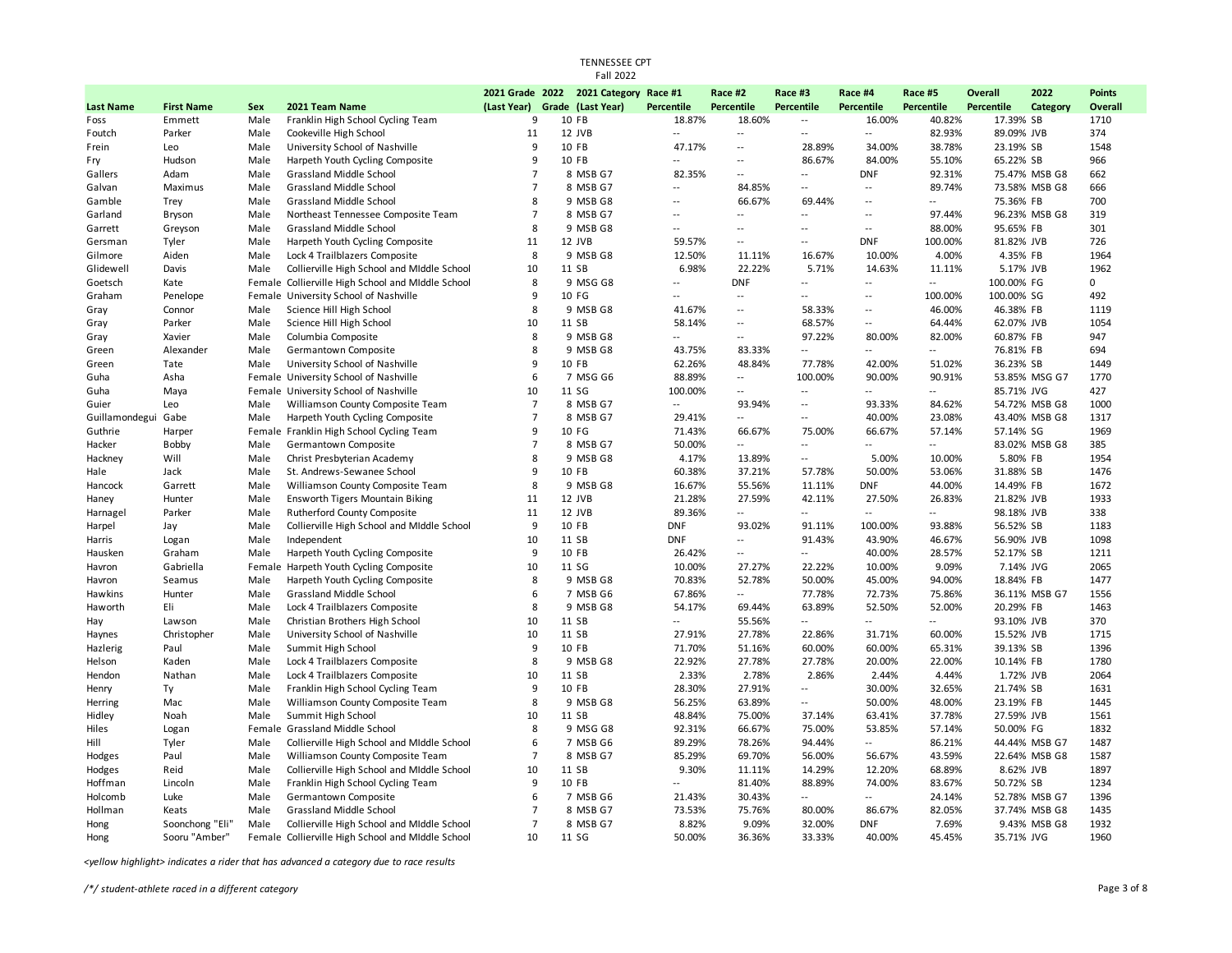|                     |                   |              |                                                             |                     | 2021 Grade 2022 2021 Category Race #1 |                         | Race #2                                | Race #3                  | Race #4                            | Race #5                  | Overall    | 2022           | <b>Points</b> |
|---------------------|-------------------|--------------|-------------------------------------------------------------|---------------------|---------------------------------------|-------------------------|----------------------------------------|--------------------------|------------------------------------|--------------------------|------------|----------------|---------------|
| <b>Last Name</b>    | <b>First Name</b> | <b>Sex</b>   | 2021 Team Name                                              | (Last Year)         | Grade (Last Year)                     | <b>Percentile</b>       | <b>Percentile</b>                      | <b>Percentile</b>        | Percentile                         | Percentile               | Percentile | Category       | Overall       |
| Hong                | Sooyin "Chloe"    |              | Female Collierville High School and Middle School           | 10                  | 11 SG                                 | 60.00%                  | <b>DNF</b>                             | $\ddot{\phantom{a}}$     | $\overline{a}$                     | 72.73%                   | 71.43% JVG |                | 940           |
| Hoppenjans          | Hartford          | Male         | Christian Brothers High School                              | 9                   | 10 FB                                 | 77.36%                  | 60.47%                                 | $\overline{a}$           | $\overline{a}$                     | $\overline{a}$           | 82.61% SB  |                | 644           |
| Housman             | Ethan             | Male         | West Collierville Middle School                             | 8                   | 9 MSB G8                              | 89.58%                  | 86.11%                                 | 94.44%                   | <b>DNF</b>                         | $\overline{a}$           | 62.32% FB  |                | 939           |
| Howell              | Jacob             | Male         | Collierville High School and MIddle School                  | 10                  | 11 SB                                 | 51.16%                  | 44.44%                                 | 74.29%                   | 87.80%                             | 57.78%                   | 32.76% JVB |                | 1488          |
| Humphrey            | Campbell          |              | Female Germantown Composite                                 | 11                  | 12 JVG                                | 100.00%                 | 100.00%                                | $\overline{a}$           | 71.43%                             | 75.00%                   | 55.56% JVG |                | 2037          |
| Humphrey            | Thomas            | Male         | Germantown Composite                                        | 8                   | 9 MSB G8                              | 72.92%                  | 75.00%                                 | 75.00%                   | 70.00%                             | 54.00%                   | 27.54% FB  |                | 1405          |
| Hunter              | Jack              | Male         | Columbia Composite                                          | $\mathbf{q}$        | 10 FB                                 | 75.47%                  | $\sim$                                 | <b>DNF</b>               | 78.00%                             | 85.71%                   | 71.01% SB  |                | 913           |
| Hunter              | Owen              | Male         | Columbia Composite                                          | $\mathbf{R}$        | 9 MSB G8                              | 97.92%                  | $\overline{a}$                         | 100.00%                  | 90.00%                             | 84.00%                   | 42.03% FB  |                | 1218          |
| Hurt                | Kenda             |              | Female Appalachian Youth Cycling Composite                  | 6                   | 7 MSG G6                              | $\overline{a}$          | $\overline{a}$                         | $\overline{a}$           | $\overline{\phantom{a}}$           | 36.36%                   |            | 100.00% MSG G7 | 519           |
| Hurt                | Madison           |              | Female Williamson County Composite Team                     | 8                   | 9 MSG G8                              | 53.85%                  | 58.33%                                 | 66.67%                   | 61.54%                             | 64.29%                   | 43.75% FG  |                | 1838          |
| Huwer               | Chloe             |              | Female West Collierville Middle School                      | 8                   | 9 MSG G8                              | $\overline{a}$          | 41.67%                                 | $\overline{\phantom{a}}$ | $\overline{a}$                     | $\overline{\phantom{a}}$ | 93.75% FG  |                | 464           |
| Iyengar             | Aadarsh           | Male         | Collierville High School and MIddle School                  | 10                  | 11 SB                                 | 83.72%                  | 91.67%                                 | $\overline{a}$           | $\overline{a}$                     | $\overline{a}$           | 84.48% JVB |                | 631           |
| Johnson             | Alex              | Male         | McCallie School                                             | 11                  | 12 JVB                                | <b>DNF</b>              | $\overline{a}$                         | 92.11%                   | $\overline{a}$                     | 63.41%                   | 80.00% JVB |                | 763           |
| Johnson             | Eli               | Male         | Rutherford County Composite                                 | 8                   | 9 MSB G8                              | $\overline{a}$          | $\overline{a}$                         | $\overline{\phantom{a}}$ | $\overline{a}$                     | 38.00%                   | 85.51% FB  |                | 407           |
| Johnson             | Leia              |              | Female Columbia Composite                                   | $\overline{7}$      | 8 MSG G7                              | 100.00%                 | 100.00%                                | 87.50%                   | 100.00%                            | 90.00%                   |            | 63.64% MSG G8  | 1831          |
| Jones               | Julian            | Male         | Science Hill High School                                    | $\mathbf{R}$        | 9 MSB G8                              | $\overline{a}$          | $\overline{a}$                         | 25.00%                   | 15.00%                             | 18.00%                   | 31.88% FB  |                | 1366          |
| Jones               | Maeve             |              | Female Independent                                          | 6                   | 7 MSG G6                              | 33.33%                  | 37.50%                                 | 30.00%                   | 30.00%                             | $\overline{a}$           |            | 30.77% MSG G7  | 1924          |
| Jones               | Parker            | Male         | Harpeth Youth Cycling Composite                             | 11                  | 12 JVB                                | 91.49%                  | 93.10%                                 | <b>DNF</b>               | $\overline{a}$                     | $\overline{a}$           | 83.64% JVB |                | 716           |
| Jones               | Rhys              | Male         | Independent                                                 | 9                   | 10 FB                                 | 15.09%                  | 23.26%                                 | 20.00%                   | 18.00%                             | $\overline{a}$           | 14.49% SB  |                | 1736          |
| Jones               | Steven Bridger    | Male         | Science Hill High School                                    | 11                  | 12 JVB                                | 19.15%                  | $\overline{a}$                         | 28.95%                   | 35.00%                             | 36.59%                   | 25.45% JVB |                | 1848          |
| Jump                | Jadyn             |              | Female West Collierville Middle School                      | $\overline{7}$      | 8 MSG G7                              | 88.89%                  | 14.29%                                 | 25.00%                   | 18.18%                             | 20.00%                   |            | 18.18% MSG G8  | 2044          |
| Kampine             | Benjamin          | Male         | University School of Nashville                              | 10                  | 11 SB                                 | 72.09%                  | $\overline{\phantom{a}}$               | $\overline{a}$           | 58.54%                             | 42.22%                   | 60.34% JVB |                | 1085          |
| Keller              | Katy              |              | Female Northeast Tennessee Composite Team                   | 8                   | 9 MSG G8                              | 46.15%                  | $\sim$                                 | 58.33%                   | 46.15%                             | 71.43%                   | 56.25% FG  |                | 1828          |
| Ketchel             | Chase             | Male         | Harpeth Youth Cycling Composite                             | 6<br>$\overline{7}$ | 7 MSB G6                              | 7.14%<br>$\overline{a}$ | <b>DNF</b><br>$\overline{\phantom{a}}$ | 5.56%<br>$\overline{a}$  | 4.55%                              | 3.45%                    |            | 2.78% MSB G7   | 2040          |
| Ketchel             | Jack<br>Kiefer    | Male         | Harpeth Youth Cycling Composite<br>Science Hill High School | 10                  | 8 MSB G7<br>11 SB                     | $\overline{a}$          | $\mathbb{L}$ .                         | 82.86%                   | 33.33%<br>$\overline{\phantom{a}}$ | 20.51%<br>55.56%         | 81.03% JVB | 56.60% MSB G8  | 911<br>706    |
| Kirkpatrick<br>Kite | Davis             | Male<br>Male | Franklin High School Cycling Team                           | 10                  | 11 SB                                 | 60.47%                  | $\sim$ $\sim$                          | $\overline{a}$           | 36.59%                             | 35.56%                   | 55.17% JVB |                | 1165          |
| Kralj               | Hayden            | Male         | St. Andrews-Sewanee School                                  | 9                   | 10 FB                                 | 45.28%                  | $\overline{\phantom{a}}$               | 75.56%                   | $\sim$                             | 89.80%                   | 63.77% SB  |                | 970           |
| Kutz                | Hailey            |              | Female Appalachian Youth Cycling Composite                  | 9                   | 10 VG                                 | $/*/$                   | $\overline{\phantom{a}}$               | 60.00%                   | <b>DNF</b>                         | 80.00%                   | 100.00% VG |                | 1150          |
| Lamb                | Christopher       | Male         | Northeast Tennessee Composite Team                          | $\overline{7}$      | 8 MSB G7                              | 23.53%                  | $\overline{a}$                         | 20.00%                   | $\overline{a}$                     | 30.77%                   |            | 41.51% MSB G8  | 1358          |
| Lancaster           | Will              | Male         | Science Hill High School                                    | $\overline{7}$      | 8 MSB G7                              | 5.88%                   | 18.18%                                 | 12.00%                   | 13.33%                             | 12.82%                   |            | 3.77% MSB G8   | 1978          |
| Landers             | Maggie            |              | Female Christ Presbyterian Academy                          | 8                   | 9 MSG G8                              | 76.92%                  | 75.00%                                 | 91.67%                   | 69.23%                             | 78.57%                   | 68.75% FG  |                | 1780          |
| Lanik               | Chase             | Male         | Franklin High School Cycling Team                           | 10                  | 11 SB                                 | 76.74%                  | $\overline{a}$                         | 100.00%                  | 78.05%                             | $\overline{a}$           | 67.24% JVB |                | 957           |
| Lawson              | <b>Brady</b>      | Male         | Hamilton and Bradley County Composite                       | 10                  | 11 SB                                 | Ξ.                      | $\overline{a}$                         | $\overline{a}$           | 9.76%                              | $\overline{a}$           | 87.93% JVB |                | 472           |
| Lawson              | Cole              | Male         | Germantown Composite                                        | $\overline{7}$      | 8 MSB G7                              | $\overline{a}$          | 66.67%                                 | $\overline{\phantom{a}}$ | $\overline{a}$                     | $\sim$ $-$               |            | 86.79% MSB G8  | 360           |
| Leach               | <b>Brayden</b>    | <b>Male</b>  | <b>Summit High School</b>                                   | $\mathbf{q}$        | <b>10 FB</b>                          | 9.43%                   | 9.30%                                  | 6.67%                    | 6.00%                              | 10.20%                   | 5.80% JVB  |                | 1969          |
| Leach               | Keaton            | Male         | Williamson County Composite Team                            | 6                   | 7 MSB G6                              | 25.00%                  | 13.04%                                 | 22.22%                   | 27.27%                             | 17.24%                   |            | 13.89% MSB G7  | 1944          |
| Lee                 | Colton            | Male         | Williamson County Composite Team                            | 10                  | 11 SB                                 | 67.44%                  | 63.89%                                 | 62.86%                   | $\sim$                             | 53.33%                   | 39.66% JVB |                | 1427          |
| Leeloy              | Cade              | Male         | Grassland Middle School                                     | 8                   | 9 MSB G8                              | 14.58%                  | 22.22%                                 | $\overline{a}$           | $\overline{a}$                     | 14.00%                   | 28.99% FB  |                | 1381          |
| Leroy-Beaulieu      | Madalyn           |              | Female Science Hill High School                             | 6                   | 7 MSG G6                              | $\overline{a}$          | $\overline{\phantom{a}}$               | 90.00%                   | $\overline{\phantom{a}}$           | 81.82%                   |            | 92.31% MSG G7  | 910           |
| Light               | Jake              | Male         | Appalachian Youth Cycling Composite                         | 10                  | 11 SB                                 | 18.60%                  | 86.11%                                 | 28.57%                   | 75.61%                             | 17.78%                   | 20.69% JVB |                | 1703          |
| Light               | John Pearce       | Male         | Appalachian Youth Cycling Composite                         | 10                  | 11 SB                                 | 46.51%                  | 61.11%                                 | 48.57%                   | 41.46%                             | $\overline{a}$           | 31.03% JVB |                | 1500          |
| Lindsey             | Bennie            | Male         | West Collierville Middle School                             | $\overline{7}$      | 8 MSB G7                              | $\overline{a}$          | 72.73%                                 | $\overline{a}$           | $\overline{a}$                     | 76.92%                   |            | 66.04% MSB G8  | 702           |
| List                | Jaimie            |              | Female University School of Nashville                       | 11                  | 12 JVG                                | 66.67%                  | 66.67%                                 | 60.00%                   | 42.86%                             | 62.50%                   | 44.44% JVG |                | 2129          |
| Little              | Jaden             | Male         | Grassland Middle School                                     | 6                   | 7 MSB G6                              | 96.43%                  | $\overline{a}$                         | 88.89%                   | 95.45%                             | 93.10%                   |            | 50.00% MSB G7  | 1459          |
| Lopez               | Caleb             | Male         | Williamson County Composite Team                            | 10                  | 11 VB                                 | 50.00%                  | 50.00%                                 | 62.50%                   | 44.44%                             | 22.22%                   | 33.33% VB  |                | 2298          |
| Lopez               | Micah             | Male         | Williamson County Composite Team                            | $\overline{7}$      | 8 MSB G7                              | 2.94%                   | 3.03%                                  | 4.00%                    | 3.33%                              | 2.56%                    |            | 1.89% MSB G8   | 2075          |
| Lowe                | Thomas            | Male         | Germantown Composite                                        | 10                  | 11 SB                                 | 95.35%                  | 97.22%                                 | $\overline{a}$           | 73.17%                             | 88.89%                   | 51.72% JVB |                | 1256          |
| Lowe                | Zachary           | Male         | Independent                                                 | 10                  | 11 SB                                 | <b>DNF</b>              | 5.56%                                  | 20.00%                   | 7.32%                              | 6.67%                    | 6.90% JVB  |                | 1948          |
| Lucas               | Josh              | Male         | Collierville High School and MIddle School                  | 10                  | 11 SB                                 | 53.49%                  | 25.00%                                 | 45.71%                   | 97.56%                             | <b>DNF</b>               | 36.21% JVB |                | 1482          |
| Lucchesi            | Matthew           | Male         | Christian Brothers High School                              | 10                  | 11 SB                                 | 93.02%                  | 77.78%                                 | $\overline{a}$           | 80.49%                             | $\overline{a}$           | 65.52% JVB |                | 958           |
| Lucey               | Zackary           | Male         | Collierville High School and Middle School                  | $\overline{7}$      | 8 MSB G7                              | $\overline{a}$          | 90.91%                                 | $\overline{\phantom{a}}$ | $\overline{a}$                     | $\overline{a}$           |            | 94.34% MSB G8  | 329           |
| Macallister         | Caleb             | Male         | Independent                                                 | 6                   | 7 MSB G6                              | 10.71%                  | 21.74%                                 | $\overline{\phantom{a}}$ | 13.64%                             | 13.79%                   |            | 11.11% MSB G7  | 1945          |
| Mackiewicz          | Brayden           | Male         | Collierville High School and MIddle School                  | $\overline{7}$      | 8 MSB G7                              | 41.18%                  | 24.24%                                 | $\overline{a}$           | 36.67%                             | 25.64%                   |            | 16.98% MSB G8  | 1731          |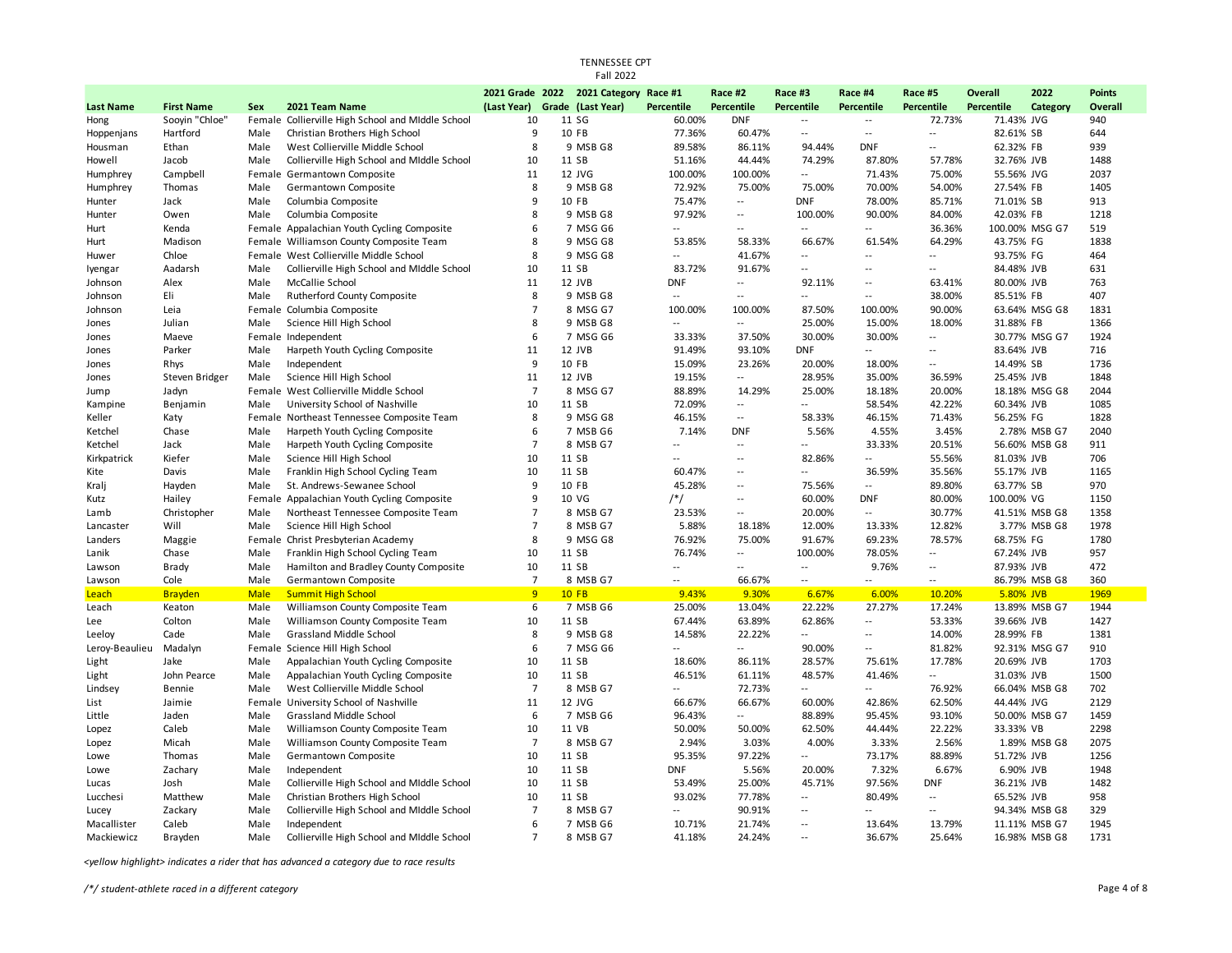|                     |                   |              |                                                                                          |                     |   | Fall 2022                     |                          |                          |                          |                          |                          |                        |                |               |
|---------------------|-------------------|--------------|------------------------------------------------------------------------------------------|---------------------|---|-------------------------------|--------------------------|--------------------------|--------------------------|--------------------------|--------------------------|------------------------|----------------|---------------|
|                     |                   |              |                                                                                          |                     |   | 2021 Grade 2022 2021 Category | Race #1                  | Race #2                  | Race #3                  | Race #4                  | Race #5                  | <b>Overall</b>         | 2022           | <b>Points</b> |
| <b>Last Name</b>    | <b>First Name</b> | Sex          | 2021 Team Name                                                                           | (Last Year)         |   | Grade (Last Year)             | Percentile               | Percentile               | <b>Percentile</b>        | Percentile               | Percentile               | Percentile             | Category       | Overall       |
| Maples              | Zachary           | Male         | Williamson County Composite Team                                                         | 8                   |   | 9 MSB G8                      | $\overline{a}$           | $\sim$ $-$               | $\overline{\phantom{a}}$ | $\overline{\phantom{a}}$ | 36.00%                   | 84.06% FB              |                | 413           |
| Marak               | Jacob             | Male         | Franklin High School Cycling Team                                                        | 9                   |   | 10 FB                         | 64.15%                   | 30.23%                   | --                       | --                       | 22.45%                   | 55.07% SB              |                | 1185          |
| Margeson            | Fletcher          | Male         | Science Hill High School                                                                 | 9                   |   | 10 FB                         |                          | $\sim$ $\sim$            | 33.33%                   | $\overline{a}$           | --                       | 86.96% SB              |                | 396           |
| Marina              | Ryan              | Male         | <b>Grassland Middle School</b>                                                           | $\overline{7}$      |   | 8 MSB G7                      | <b>DNF</b>               | <b>DNF</b>               | $\overline{a}$           | $\overline{a}$           | $\overline{a}$           |                        | 100.00% MSB G8 | 0             |
| Martin              | Grant             | Male         | Appalachian Youth Cycling Composite                                                      | 9<br>$\overline{7}$ |   | 10 FB                         | 49.06%                   | $\overline{\phantom{a}}$ | 35.56%                   | 32.00%                   | 46.94%                   | 28.99% SB              |                | 1508          |
| Martin              | Landon<br>Andrew  | Male<br>Male | Collierville High School and Middle School                                               | 10                  |   | 8 MSB G7<br>11 SB             | 70.59%<br>55.81%         | 48.48%<br>50.00%         | 68.00%<br>57.14%         | 60.00%<br>53.66%         | 53.85%<br>71.11%         | 34.48% JVB             | 28.30% MSB G8  | 1575<br>1487  |
| Mascari<br>Matthews | Graham            | Male         | Collierville High School and MIddle School<br>Collierville High School and MIddle School | $\overline{7}$      |   | 8 MSB G7                      | $\overline{a}$           | 96.97%                   | 100.00%                  | $\overline{a}$           | $\overline{a}$           |                        | 71.70% MSB G8  | 671           |
| May                 | Parker            | Male         | Northeast Tennessee Composite Team                                                       | 9                   |   | 10 FB                         | 43.40%                   | $\overline{\phantom{a}}$ | $\overline{a}$           | $\overline{a}$           |                          | 88.41% SB              |                | 356           |
| Mayer               | Samuel            | Male         | <b>Ensworth Tigers Mountain Biking</b>                                                   | 11                  |   | 12 VB                         | 2.13%                    | 83.33%                   | 100.00%                  | 55.56%                   | 66.67%                   | 87.27% VB              |                | 540           |
| McCadams            | Elijah            | Male         | Grassland Middle School                                                                  | 8                   |   | 9 MSB G8                      | DNF                      | <b>DNF</b>               | $\overline{a}$           | $\overline{a}$           | --                       | 100.00% FB             |                | 0             |
| <b>McConnell</b>    | Cade              | <b>Male</b>  | <b>Williamson County Composite Team</b>                                                  | 9                   |   | $10$ FB                       | 20.75%                   | 13.95%                   | 11.11%                   | 14.00%                   | 8.16%                    | 7.25% JVB              |                | 1912          |
| McConnell           | Caris             |              | Female Williamson County Composite Team                                                  |                     | 6 | 7 MSG G6                      | 22.22%                   | 25.00%                   | 20.00%                   | 20.00%                   | 9.09%                    |                        | 15.38% MSG G7  | 2045          |
| <b>McCoy</b>        | <b>Sam</b>        | <b>Male</b>  | <b>Franklin High School Cycling Team</b>                                                 | 9                   |   | <b>10 FB</b>                  | 7.55%                    | 11.63%                   | 13.33%                   | 10.00%                   | 18.37%                   | 10.14% JVB             |                | 1901          |
| McCrorey            | Kieran            | Male         | St. Andrews-Sewanee School                                                               |                     | 9 | 10 FB                         | 67.92%                   | 76.74%                   | 66.67%                   | 58.00%                   | 57.14%                   | 40.58% SB              |                | 1365          |
| <b>McDonald</b>     | <b>Matthew</b>    | <b>Male</b>  | <b>Germantown Composite</b>                                                              | 9                   |   | $10$ FB                       | 3.77%                    | 6.98%                    | 8.89%                    | 8.00%                    | 6.12%                    | 4.35% JVB              |                | 1997          |
| McDonald            | Thomas            | Male         | Harpeth Youth Cycling Composite                                                          | 9                   |   | 10 FB                         | 11.32%                   | $\overline{\phantom{a}}$ | 22.22%                   | 12.00%                   | 16.33%                   | 11.59% SB              |                | 1823          |
| McDougal            | Ruby              |              | Female St. Andrews-Sewanee School                                                        | $\overline{7}$      |   | 8 MSG G7                      | 44.44%                   | $\overline{a}$           | <b>DNF</b>               | 45.45%                   |                          |                        | 90.91% MSG G8  | 936           |
| McKinley            | Owen              | Male         | Grassland Middle School                                                                  | $\overline{7}$      |   | 8 MSB G7                      | 35.29%                   | 45.45%                   | 48.00%                   | 50.00%                   | 35.90%                   |                        | 20.75% MSB G8  | 1688          |
| Mclean              | Eli               | Male         | St. Andrews-Sewanee School                                                               | 8                   |   | 9 MSB G8                      | $\overline{\phantom{a}}$ | 30.56%                   | 30.56%                   | --                       | --                       | 66.67% FB              |                | 840           |
| McLelland           | Walker            | Male         | McCallie School                                                                          | 10                  |   | 11 SB                         | 39.53%                   | $\overline{a}$           |                          | $\overline{a}$           | --                       | 91.38% JVB             |                | 385           |
| McReynolds          | <b>Miles</b>      | Male         | Cookeville High School                                                                   | 11                  |   | 12 JVB                        | --                       | $\overline{a}$           |                          | 92.50%                   | --                       | 94.55% JVB             |                | 348           |
| Mead                | Logan             | Male         | West Collierville Middle School                                                          | 8                   |   | 9 MSB G8                      | 91.67%                   | $\sim$                   | 91.67%                   | $\overline{a}$           | $\overline{a}$           | 79.71% FB              |                | 614           |
| Meehan              | Sean              | Male         | Harpeth Youth Cycling Composite                                                          | 8                   |   | 9 MSB G8                      | $\overline{a}$           | $\overline{a}$           | $\overline{a}$           | $\overline{a}$           | 86.00%                   | 94.20% FB              |                | 304           |
| Meyer               | Owen              | Male         | Grassland Middle School                                                                  | 6                   |   | 7 MSB G6                      | 78.57%                   | 65.22%                   | 66.67%                   | --                       | 79.31%                   |                        | 38.89% MSB G7  | 1554          |
| Middlebrooks        | Asa               | Male         | McCallie School                                                                          | 10                  |   | 11 SB                         |                          | $\overline{a}$           | $\overline{a}$           | 51.22%                   | 66.67%                   | 79.31% JVB             |                | 715           |
| Miller              | Adeline           |              | Female University School of Nashville                                                    | 6                   |   | 7 MSG G6                      | 55.56%<br>$\overline{a}$ | 75.00%                   | 70.00%                   | 60.00%                   | 54.55%                   |                        | 38.46% MSG G7  | 1902          |
| Miller              | Carson<br>Jordan  | Male         | Summit High School                                                                       | 9<br>9              |   | 10 FB<br>10 FB                | 41.51%                   | 65.12%<br>$\overline{a}$ | 71.11%<br>$\overline{a}$ | 48.00%<br>56.00%         | 61.22%<br>--             | 42.03% SB<br>78.26% SB |                | 1361<br>696   |
| Miller<br>Minter    | Owen              | Male<br>Male | Lock 4 Trailblazers Composite<br>Lock 4 Trailblazers Composite                           | 9                   |   | 10 FB                         | 66.04%                   | 72.09%                   | 73.33%                   | 68.00%                   | 73.47%                   | 43.48% SB              |                | 1314          |
| Moore               | Gavin             | Male         | Collierville High School and MIddle School                                               | $\overline{7}$      |   | 8 MSB G7                      | $\overline{a}$           | 87.88%                   | 92.00%                   | --                       |                          |                        | 69.81% MSB G8  | 688           |
| Muehlenz            | Christopher "Ray" | Male         | Collierville High School and MIddle School                                               | $\overline{7}$      |   | 8 MSB G7                      | 17.65%                   | 15.15%                   | 36.00%                   | 20.00%                   | 58.97%                   |                        | 11.32% MSB G8  | 1835          |
| Muehlenz            | Ruby              |              | Female Collierville High School and Middle School                                        | 10                  |   | 11 SG                         | 90.00%                   | 72.73%                   | 100.00%                  | 90.00%                   | 81.82%                   | 57.14% JVG             |                | 1810          |
| <b>Murphy</b>       | <b>Patrick</b>    | <b>Male</b>  | <b>St. Andrews-Sewanee School</b>                                                        | 11                  |   | $12$ JVB                      | 14.89%                   | 10.34%                   | 13.16%                   | 15.00%                   | 9.76%                    | 7.27% VB               |                | 2105          |
| Murray              | Zach              | Male         | McCallie School                                                                          | 9                   |   | 10 FB                         | 50.94%                   | $\sim$                   | 55.56%                   | 64.00%                   |                          | 62.32% SB              |                | 1011          |
| Neubauer            | Libby             |              | Female St. Andrews-Sewanee School                                                        | 11                  |   | 12 VG                         | $\overline{a}$           | $\overline{a}$           | 100.00%                  | 80.00%                   | 60.00%                   | 80.00% VG              |                | 1690          |
| Nottingham          | Will              | Male         | Germantown Composite                                                                     | 8                   |   | 9 MSB G8                      | 68.75%                   | 38.89%                   | 61.11%                   | $\overline{a}$           | 50.00%                   | 21.74% FB              |                | 1456          |
| O'Loughlin          | Molly             |              | Female Independent                                                                       | $\overline{7}$      |   | 8 MSG G7                      | $\overline{a}$           | $\overline{a}$           | --                       | 54.55%                   | 50.00%                   |                        | 81.82% MSG G8  | 966           |
| O'Neil              | Colin             | Male         | Franklin High School Cycling Team                                                        | 10                  |   | 11 VB                         | 16.67%                   | 33.33%                   | 25.00%                   | 33.33%                   | 55.56%                   | 22.22% VB              |                | 2315          |
| Old                 | George            | Male         | West Collierville Middle School                                                          | $\overline{7}$      |   | 8 MSB G7                      | $-$                      | 39.39%                   |                          | 43.33%                   | 46.15%                   |                        | 45.28% MSB G8  | 1229          |
| Olsen               | Gavin             | Male         | Northeast Tennessee Composite Team                                                       | 8                   |   | 9 MSB G8                      | $\overline{a}$           | $\overline{a}$           | 41.67%                   | $\overline{a}$           | Ξ.                       | 86.96% FB              |                | 396           |
| Ortner              | Fisher            | Male         | Harpeth Youth Cycling Composite                                                          | 10                  |   | 11 SB                         | 4.65%                    | 13.89%                   | 8.57%                    | 17.07%                   | 8.89%                    | 3.45% JVB              |                | 1979          |
| Ortner              | Ryder             | <b>Male</b>  | <b>Harpeth Youth Cycling Composite</b>                                                   | 8                   |   | 9FB                           | $/*/$                    | 4.65%                    | 4.44%                    | 4.00%                    | 4.08%                    | 2.90% JVB              |                | 2009          |
| Osburn              | Mason             | Male         | <b>Grassland Middle School</b>                                                           | 6                   |   | 7 MSB G6                      | 57.14%                   | 69.57%                   | $\overline{\phantom{a}}$ | 63.64%                   | 65.52%                   |                        | 33.33% MSB G7  | 1589          |
| Osterman            | Isla              |              | Female Science Hill High School                                                          | 6<br>$\overline{7}$ |   | 7 MSG G6                      | --                       | 50.00%                   | 50.00%                   | 50.00%                   |                          |                        | 61.54% MSG G7  | 1400          |
| Osterman            | Ryder<br>Elijah   | Male         | Science Hill High School                                                                 | 9                   |   | 8 MSB G7<br>10 FB             | 14.71%<br>81.13%         | 12.12%<br>69.77%         | 24.00%<br>$\overline{a}$ | 10.00%<br>80.00%         | 15.38%<br>$\overline{a}$ | 69.57% SB              | 7.55% MSB G8   | 1943<br>925   |
| Osters<br>Pace      | Maddie            | Male         | Germantown Composite<br>Female Christ Presbyterian Academy                               | 8                   |   | 9 MSG G8                      | 84.62%                   | 91.67%                   | 100.00%                  | 100.00%                  | 100.00%                  | 81.25% FG              |                | 1718          |
| <b>Palmertree</b>   | <b>Caleb</b>      | <b>Male</b>  | <b>St. Andrews-Sewanee School</b>                                                        | 11                  |   | $12$ JVB                      | 12.77%                   | $\frac{1}{2}$            | 10.53%                   | 10.00%                   | 17.07%                   | 9.09% VB               |                | 2052          |
| Parks               | Andrew            | Male         | Appalachian Youth Cycling Composite                                                      | 9                   |   | 10 FB                         | $\overline{a}$           | $\sim$                   | 84.44%                   | $\overline{\phantom{a}}$ |                          | 95.65% SB              |                | 306           |
| Parks               | Hayden            | Male         | Harpeth Youth Cycling Composite                                                          | 10                  |   | 11 SB                         | 62.79%                   | 72.22%                   | 71.43%                   | <b>DNF</b>               | 48.89%                   | 41.38% JVB             |                | 1421          |
| Parliament          | Matt              | Male         | Williamson County Composite Team                                                         | 11                  |   | 12 JVB                        | 72.34%                   | 86.21%                   | 73.68%                   | 77.50%                   | --                       | 54.55% JVB             |                | 1487          |
| Pastakia            | Jaymin            | Male         | University School of Nashville                                                           | 8                   |   | 9 MSB G8                      | 95.83%                   | $\overline{a}$           | $\overline{a}$           | $\overline{a}$           | $\overline{a}$           | 98.55% FB              |                | 290           |
| Pennel              | Kate              |              | Female Collierville High School and MIddle School                                        | 9                   |   | 10 FG                         | 42.86%                   | 33.33%                   | 100.00%                  | 33.33%                   | 28.57%                   | 28.57% SG              |                | 2025          |

TENNESSEE CPT

*<yellow highlight> indicates a rider that has advanced a category due to race results*

*/\*/ student-athlete raced in a different category* Page 5 of 8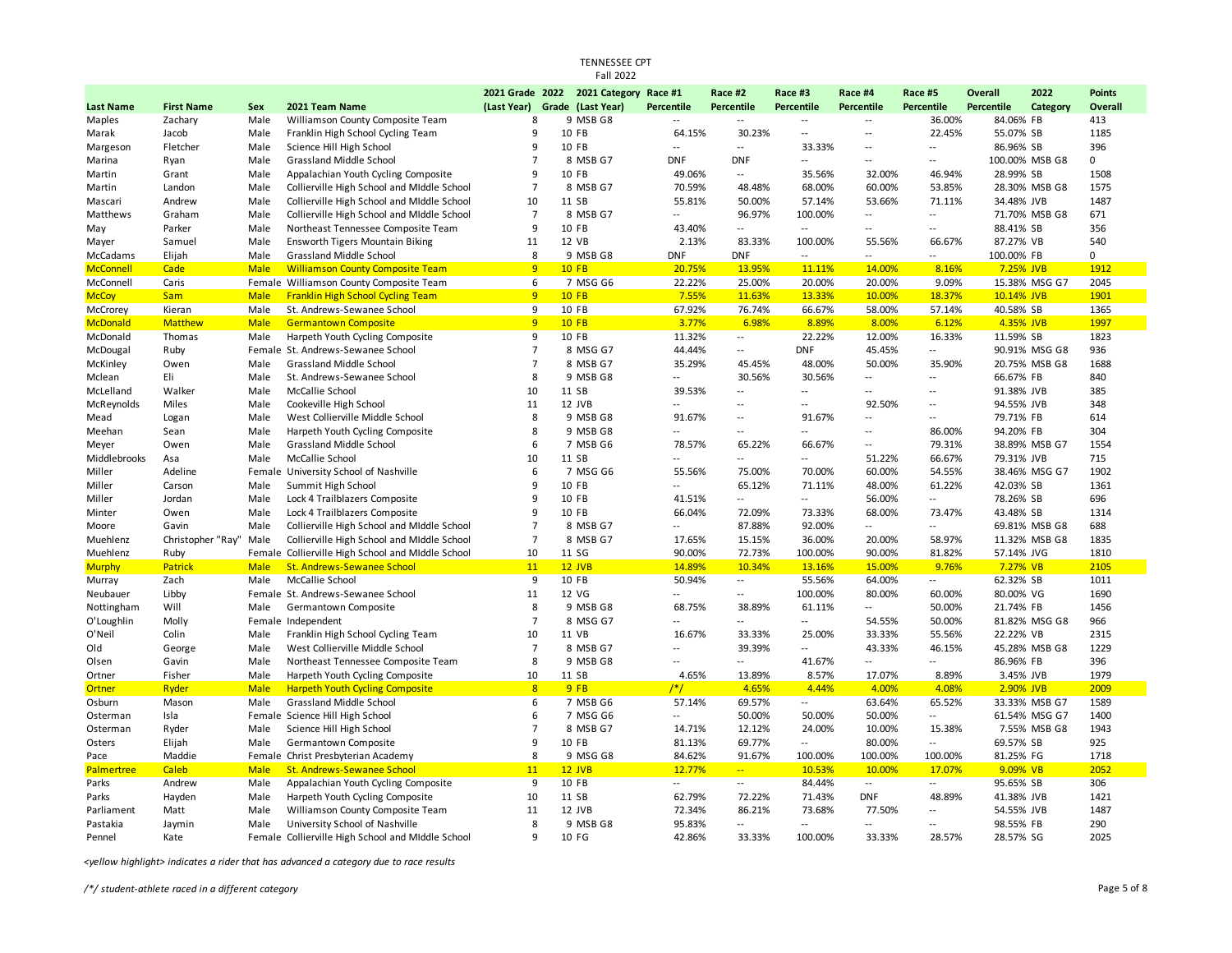|                   |                   |              |                                                                      |                | <b>Fall 2022</b>              |                          |                                    |                          |                          |                                    |            |                                |                |
|-------------------|-------------------|--------------|----------------------------------------------------------------------|----------------|-------------------------------|--------------------------|------------------------------------|--------------------------|--------------------------|------------------------------------|------------|--------------------------------|----------------|
|                   |                   |              |                                                                      |                | 2021 Grade 2022 2021 Category | Race #1                  | Race #2                            | Race #3                  | Race #4                  | Race #5                            | Overall    | 2022                           | <b>Points</b>  |
| <b>Last Name</b>  | <b>First Name</b> | Sex          | 2021 Team Name                                                       | (Last Year)    | Grade (Last Year)             | Percentile               | Percentile                         | Percentile               | Percentile               | Percentile                         | Percentile | Category                       | <b>Overall</b> |
| Pennel            | Roman             | Male         | Collierville High School and Middle School                           | 6              | 7 MSB G6                      | 32.14%                   | 17.39%                             | 27.78%                   | 68.18%                   | 27.59%                             |            | 16.67% MSB G7                  | 1879           |
| Phillips          | John              | Male         | Franklin High School Cycling Team                                    | 11             | 12 JVB                        | 82.98%                   | $\overline{\phantom{a}}$           | $\overline{\phantom{a}}$ | $\overline{a}$           | 92.68%                             | 85.45% JVB |                                | 703            |
| Plotkin           | Hunter            | Male         | Grassland Middle School                                              | 6              | 7 MSB G6                      | $\overline{a}$           | $\overline{a}$                     | $\overline{a}$           | $\overline{a}$           | 48.28%                             |            | 91.67% MSB G7                  | 439            |
| Pohland           | Nich              | Male         | Science Hill High School                                             | 8              | 9 MSB G8                      | $\overline{a}$           | $\overline{a}$                     | 86.11%                   | $\overline{a}$           | $\overline{a}$                     | 92.75% FB  |                                | 326            |
| Pulle             | Max               | Male         | Independent                                                          | 6              | 7 MSB G6                      | 60.71%                   | $\overline{\phantom{a}}$           | --                       | $\overline{a}$           | $\overline{a}$                     |            | 100.00% MSB G7                 | 385            |
| Purdy             | Baden             | Male         | Christ Presbyterian Academy                                          | 8              | 9 MSB G8                      | 33.33%                   | 33.33%                             | $\overline{\phantom{a}}$ | 30.00%                   | 28.00%                             | 15.94% FB  |                                | 1657           |
| Qualls            | Major             | Male         | Williamson County Composite Team                                     | 8              | 9 MSB G8                      | 29.17%                   | 36.11%                             | 38.89%                   | 27.50%                   | 32.00%                             | 11.59% FB  |                                | 1680           |
| Rader             | Benjamin          | Male         | Grassland Middle School                                              | 6              | 7 MSB G6                      | 92.86%                   | 86.96%                             | 83.33%                   | 90.91%                   | 89.66%                             |            | 41.67% MSB G7                  | 1530           |
| Raiman            | Tyler             | Male         | Appalachian Youth Cycling Composite                                  | 10             | 11 SB                         | 23.26%                   | 33.33%                             | 25.71%                   | 95.12%                   | 33.33%                             | 13.79% JVB |                                | 1732           |
| Rainey            | Abigail           |              | Female Northeast Tennessee Composite Team                            | 6              | 7 MSG G6                      | $\overline{a}$           | $\overline{a}$                     | 60.00%                   | $\overline{\phantom{a}}$ | 63.64%                             |            | 84.62% MSG G7                  | 948            |
| Rainey            | Preston           | Male         | Northeast Tennessee Composite Team                                   | 8              | 9 MSB G8                      | 37.50%                   | $\overline{a}$                     | 19.44%                   | $\overline{a}$           | 24.00%                             | 37.68% FB  |                                | 1281           |
| Ramachandran      | Rohan             | Male         | University School of Nashville                                       | 9              | 10 FB                         | 90.57%                   | 95.35%                             | $\overline{a}$           | 96.00%                   | 95.92%                             | 59.42% SB  |                                | 1168           |
| Reardon           | Miller            | Male         | Christ Presbyterian Academy                                          | 8              | 9 MSB G8                      | 62.50%                   | $\overline{a}$                     | $\overline{a}$           | $\overline{a}$           | $\overline{a}$                     | 91.30% FB  |                                | 329            |
| Reed              | Henry             | Male         | Appalachian Youth Cycling Composite                                  | $\overline{7}$ | 8 MSB G7                      | $\overline{a}$           | $\overline{\phantom{a}}$           | 8.00%                    | 6.67%                    | 5.13%                              |            | 32.08% MSB G8                  | 1519           |
| Rehm              | Logan             | Male         | <b>Ensworth Tigers Mountain Biking</b>                               | 9              | 10 FB                         | $\overline{a}$           | 79.07%                             | --                       | 90.00%                   | 100.00%                            | 72.46% SB  |                                | 898            |
| Reppe             | Joshua            | Male         | Appalachian Youth Cycling Composite                                  | 8              | 9 MSB G8                      | $\overline{a}$           | $-$                                | 5.56%                    | н.                       | 6.00%                              | 50.72% FB  |                                | 1019           |
| Reynolds          | Owen              | Male         | Independent                                                          | 10             | 11 SB                         | $\overline{a}$           | $\overline{a}$                     | $\overline{\phantom{a}}$ | 92.68%                   | 97.78%                             | 86.21% JVB |                                | 607            |
| Rice              | Jake              | Male         | Appalachian Youth Cycling Composite                                  | $\mathbf{q}$   | 10 FB                         | 32.08%                   | $\overline{a}$                     | 37.78%                   | 46.00%                   | 63.27%                             | 33.33% SB  |                                | 1472           |
| Richards          | Maxine            |              | Female Independent                                                   | 8              | 9 MSG G8                      | 15.38%                   | $\overline{a}$                     | 8.33%                    | 7.69%                    | 7.14%                              | 12.50% FG  |                                | 2040           |
| Richardson        | Gabriel           | Male         | Northeast Tennessee Composite Team                                   | 11             | 12 JVB                        | 46.81%                   | $\overline{\phantom{a}}$           | 71.05%                   | 32.50%                   | 48.78%                             | 36.36% JVB |                                | 1669           |
| Richardson        | William           | Male         | Northeast Tennessee Composite Team                                   | 8              | 9 MSB G8                      | 18.75%                   | $\overline{\phantom{a}}$           | 36.11%                   | 40.00%                   | 26.00%                             | 13.04% FB  |                                | 1678           |
| Rief              | lan               | Male         | Williamson County Composite Team                                     | 11             | 12 JVB                        | 31.91%                   | 34.48%                             | 36.84%                   | 40.00%                   | 29.27%                             | 23.64% JVB |                                | 1863           |
| Roberts           | William           | Male         | St. Andrews-Sewanee School                                           | 6              | 7 MSB G6                      | $\overline{\phantom{a}}$ | $\overline{\phantom{a}}$           | --                       | $\sim$                   | 51.72%                             |            | 94.44% MSB G7                  | 432            |
| Roberts           | Zoe               |              | Female Williamson County Composite Team                              | 8              | 9 MSG G8                      | 69.23%                   | 83.33%                             | $\overline{a}$           | 76.92%                   | 85.71%                             | 75.00% FG  |                                | 1741           |
| Robertson         | Rex               | Male         | Lock 4 Trailblazers Composite                                        | $\overline{7}$ | 8 MSB G7                      | $\overline{a}$           | $\overline{a}$                     | $\overline{a}$           | 30.00%                   | $\overline{\phantom{a}}$           |            | 79.25% MSB G8                  | 434            |
| Robertson         | Rusty             | Male         | Lock 4 Trailblazers Composite                                        | 6              | 7 MSB G6                      | $\overline{a}$           | $\overline{a}$                     | $\overline{\phantom{a}}$ | 45.45%<br>$\overline{a}$ | $\overline{\phantom{a}}$           |            | 97.22% MSB G7                  | 427            |
| Rogers            | Griffin           | Male         | Harding Academy                                                      | $\overline{7}$ | 8 MSB G7                      | $\overline{a}$           | $-$                                | $\overline{a}$           |                          | 100.00%                            |            | 98.11% MSB G8                  | 316            |
| Rollins           | Phillip           | Male         | <b>Ensworth Tigers Mountain Biking</b>                               | 11<br>9        | 12 JVB<br>10 FB               | 74.47%                   | 82.76%                             | 68.42%                   | 70.00%                   | 80.49%<br>$\overline{\phantom{a}}$ | 47.27% JVB |                                | 1555<br>1401   |
| Rowles            | Hudson            | Male         | St. Andrews-Sewanee School                                           | 9              |                               | 56.60%                   | 41.86%<br>$\overline{\phantom{a}}$ | 53.33%                   | 54.00%                   |                                    | 37.68% SB  |                                |                |
| Russell           | Nolan             | Male         | Harpeth Youth Cycling Composite                                      | 6              | 10 FB                         | 73.58%                   | $\sim$                             | 95.56%<br>50.00%         | 66.00%                   | 79.59%<br>31.03%                   | 49.28% SB  |                                | 1236<br>1778   |
| Sanders           | Sam               | Male         | Grassland Middle School                                              | $\overline{7}$ | 7 MSB G6<br>8 MSB G7          | 35.71%<br>97.06%         | $\overline{\phantom{a}}$           | --                       | 36.36%<br>90.00%         | 64.10%                             |            | 22.22% MSB G7<br>52.83% MSB G8 | 1034           |
| Savona            | Avery<br>Zach     | Male<br>Male | University School of Nashville<br>Northeast Tennessee Composite Team | 8              | 9 MSB G8                      | 77.08%                   | $\overline{a}$                     | $\overline{a}$           | 62.50%                   | 76.00%                             | 55.07% FB  |                                | 975            |
| Sawyers<br>Sayers | Jack              | Male         | Northeast Tennessee Composite Team                                   | $\overline{7}$ | 8 MSB G7                      | $-$                      | $\overline{a}$                     | 88.00%                   | $\overline{a}$           | $\overline{a}$                     |            | 86.79% MSB G8                  | 360            |
| Saysombath        | Josiah            | Male         | West Collierville Middle School                                      | 8              | 9 MSB G8                      | 60.42%                   | 50.00%                             | $\overline{\phantom{a}}$ | 60.00%                   | 58.00%                             | 24.64% FB  |                                | 1418           |
| Schaffler         | Mark              | Male         | Christian Brothers High School                                       | 11             | 12 JVB                        | 48.94%                   | 65.52%                             | $\overline{\phantom{a}}$ | 72.50%                   | 53.66%                             | 43.64% JVB |                                | 1612           |
| Schanhals         | Marshall          | Male         | Williamson County Composite Team                                     | 8              | 9 MSB G8                      | $\overline{a}$           | $\overline{a}$                     | $\overline{a}$           | 35.00%                   | 34.00%                             | 71.01% FB  |                                | 821            |
| Schanhals         | Ryder             | Male         | Williamson County Composite Team                                     | 8              | 9 MSB G8                      | $\overline{a}$           |                                    | $\overline{\phantom{a}}$ | 37.50%                   | 30.00%                             | 68.12% FB  |                                | 828            |
| Scheibelein       | Cole              | Male         | Appalachian Youth Cycling Composite                                  | 10             | 11 SB                         | $\overline{a}$           | $\overline{a}$                     | 85.71%                   | $\overline{\phantom{a}}$ | $\overline{a}$                     | 96.55% JVB |                                | 329            |
| Schliwa           | Drake             | Male         | Harpeth Youth Cycling Composite                                      | 11             | 12 JVB                        | <b>DNF</b>               | $\overline{a}$                     | $-$                      | $\overline{\phantom{a}}$ | 85.37%                             | 90.91% JVB |                                | 370            |
| Schoeberl         | <b>Trace</b>      | <b>Male</b>  | Columbia Composite                                                   | 11             | $12$ JVB                      | 10.64%                   | 20.69%                             | 15.79%                   | 25.00%                   | 19.51%                             | 10.91% VB  |                                | 2045           |
| Schoenemann       | Andrew            | Male         | Lock 4 Trailblazers Composite                                        | 11             | 12 JVB                        | 63.83%                   | $\sim$ $\sim$                      | 78.95%                   | 80.00%                   | 75.61%                             | 54.55% JVB |                                | 1487           |
| Schrader          | Theo              | Male         | St. Andrews-Sewanee School                                           | $\overline{7}$ | 8 MSB G7                      | 26.47%                   | 27.27%                             | $\overline{a}$           | $\sim$                   | $\overline{a}$                     |            | 58.49% MSB G8                  | 868            |
| Schrader          | William           | Male         | St. Andrews-Sewanee School                                           | 8              | 9 MSB G8                      | 6.25%                    | 2.78%                              | 2.78%                    | 2.50%                    | 2.00%                              | 1.45% FB   |                                | 2075           |
| Scott             | Gracie            |              | Female Collierville High School and MIddle School                    | 10             | 11 SG                         | $\overline{a}$           | $\overline{a}$                     | $\overline{a}$           | 100.00%                  | $\overline{a}$                     | 85.71% JVG |                                | 427            |
| Seeley            | Ethan             | Male         | Science Hill High School                                             | $\overline{7}$ | 8 MSB G7                      | 44.12%                   | 33.33%                             | 44.00%                   | 46.67%                   | 33.33%                             |            | 18.87% MSB G8                  | 1713           |
| <b>Senter</b>     | Grant             | <b>Male</b>  | <b>Appalachian Youth Cycling Composite</b>                           | 11             | <b>12 JVB</b>                 | 8.51%                    | 6.90%                              | 7.89%                    | 7.50%                    | 12.20%                             | 5.45% VB   |                                | 2147           |
| Sessions          | Sully             | Male         | Grassland Middle School                                              | 6              | 7 MSB G6                      | 85.71%                   | 91.30%                             | $\overline{\phantom{a}}$ | $\overline{\phantom{a}}$ | 96.55%                             |            | 77.78% MSB G7                  | 1076           |
| Shepard           | Coco              |              | Female University School of Nashville                                | $\overline{7}$ | 8 MSG G7                      | 77.78%                   | 85.71%                             | 75.00%                   | 72.73%                   | 60.00%                             |            | 45.45% MSG G8                  | 1886           |
| <b>Shepard</b>    | Els:              |              | <b>Female University School of Nashville</b>                         | 11             | <b>12 JVG</b>                 | 16.67%                   | 16.67%                             | 40.00%                   | 14.29%                   | 12.50%                             | 11.11% VG  |                                | 2235           |
| Shilling          | Roman             | Male         | Collierville High School and MIddle School                           | 10             | 11 SB                         | 30.23%                   | $\overline{a}$                     | 34.29%                   | 82.93%                   | 31.11%                             | 25.86% JVB |                                | 1578           |
| Shuford           | Hudson            | Male         | Collierville High School and MIddle School                           | 10             | 11 SB                         | 11.63%                   | $\overline{a}$                     | $\overline{a}$           | $\overline{a}$           | $\overline{a}$                     | 89.66% JVB |                                | 464            |
| Shumake           | Michael           | Male         | Rutherford County Composite                                          | 8              | 9 MSB G8                      | 66.67%                   | $\overline{a}$                     | 77.78%                   | $\overline{a}$           | 68.00%                             | 52.17% FB  |                                | 993            |

Sigmund Chip Male University School of Nashville 3 8 9 MSB G8 47.92% -- - - - 55.00% 40.00% 47.83% FB 1117

TENNESSEE CPT

*<yellow highlight> indicates a rider that has advanced a category due to race results*

*/\*/ student-athlete raced in a different category* Page 6 of 8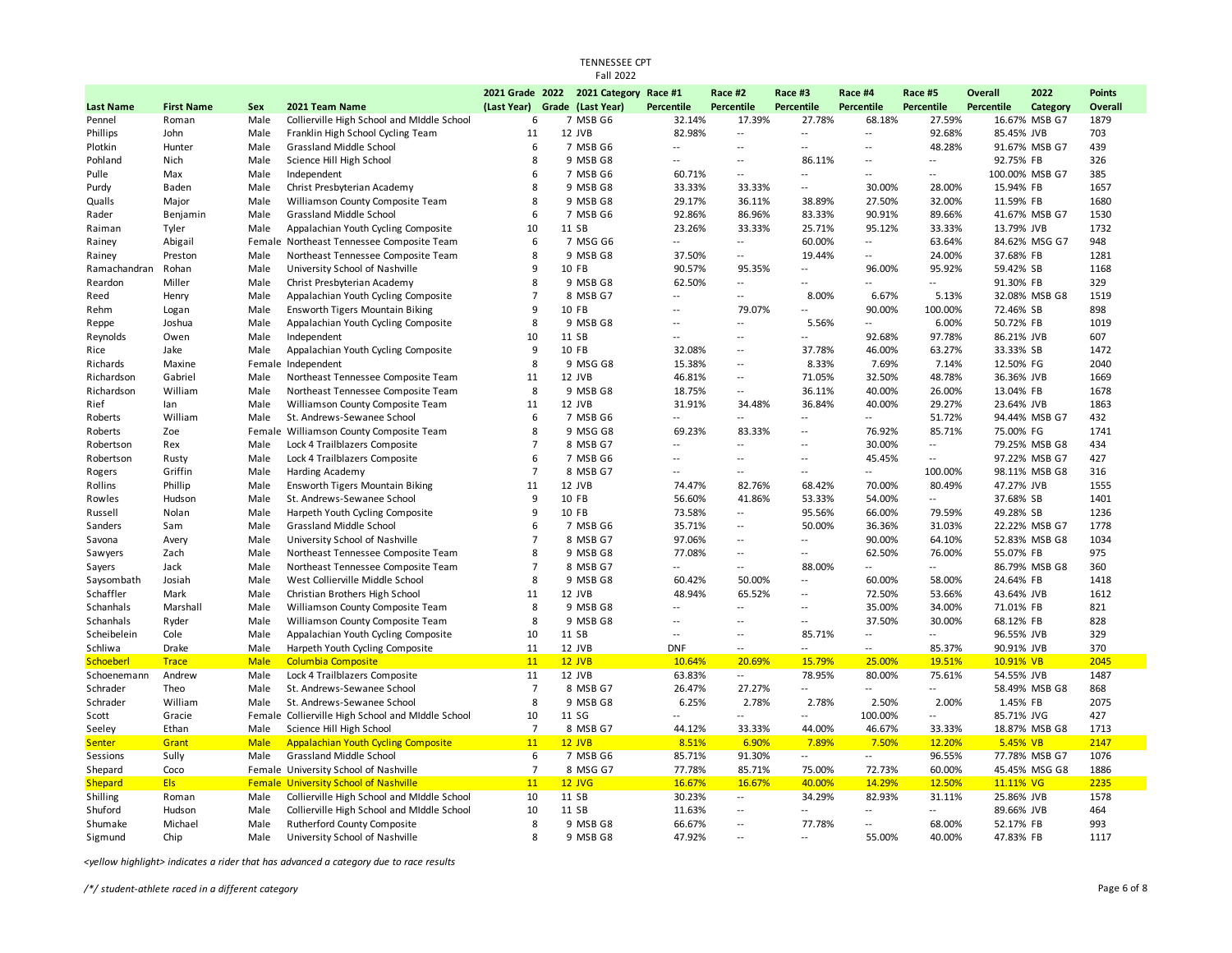|                   |                      |              |                                                                             |                    | 2021 Grade 2022 2021 Category Race #1 |                          | Race #2                         | Race #3                            | Race #4                                    | Race #5                  | Overall           | 2022           | <b>Points</b> |
|-------------------|----------------------|--------------|-----------------------------------------------------------------------------|--------------------|---------------------------------------|--------------------------|---------------------------------|------------------------------------|--------------------------------------------|--------------------------|-------------------|----------------|---------------|
| <b>Last Name</b>  | <b>First Name</b>    | Sex          | 2021 Team Name                                                              | (Last Year)        | Grade (Last Year)                     | Percentile               | Percentile                      | <b>Percentile</b>                  | <b>Percentile</b>                          | <b>Percentile</b>        | <b>Percentile</b> | Category       | Overall       |
| Simpson           | Clay                 | Male         | Grassland Middle School                                                     | 6                  | 7 MSB G6                              | 71.43%                   | 73.91%                          | $\overline{\phantom{a}}$           | $\overline{a}$                             | $\overline{a}$           |                   | 83.33% MSB G7  | 755           |
| Simpson           | Tyler                | Male         | West Collierville Middle School                                             | 8                  | 9 MSB G8                              | 52.08%                   | 80.56%                          | $\overline{\phantom{a}}$           | 92.50%                                     | 74.00%                   | 36.23% FB         |                | 1310          |
| Slusarczyk        | Sebastian            | Male         | Williamson County Composite Team                                            | 10                 | 11 SB                                 | $\sim$                   | $\sim$                          | $\overline{a}$                     | 46.34%                                     | 44.44%                   | 75.86% JVB        |                | 776           |
| Smart             | Will                 | Male         | Harpeth Youth Cycling Composite                                             | 9                  | 10 FB                                 | 24.53%                   | 46.51%                          | 26.67%                             | 70.00%                                     | 30.61%                   | 20.29% SB         |                | 1649          |
| <b>Smith</b>      | Eli -                | <b>Male</b>  | <b>Northeast Tennessee Composite Team</b>                                   | 11                 | 12 JVB                                | 17.02%                   | 13.79%                          | 26.32%                             | 20.00%                                     | 31.71%                   | 14.55% VB         |                | 1985          |
| Smith             | Everett              | Male         | Williamson County Composite Team                                            | 6                  | 7 MSB G6                              | 53.57%                   | 56.52%                          | $\sim$                             | 50.00%                                     | 62.07%                   |                   | 30.56% MSB G7  | 1637          |
| Smith             | Henry                | Male         | Grassland Middle School                                                     | 8                  | 9 MSB G8                              | $\overline{a}$           | $\overline{a}$                  | $\overline{\phantom{a}}$           | 12.50%                                     | 16.00%                   | 59.42% FB         |                | 948           |
| Smith             | Lily Cate            |              | Female Franklin High School Cycling Team                                    | 10                 | 11 SG                                 | 40.00%                   | 45.45%                          | 44.44%                             | 30.00%                                     | 36.36%                   | 28.57% JVG        |                | 1969          |
| Smith             | Lydia                |              | Female Grassland Middle School                                              | $\overline{7}$     | 8 MSG G7                              | $\overline{\phantom{a}}$ | $\overline{\phantom{a}}$        | $\overline{\phantom{a}}$           | 90.91%                                     | 80.00%                   |                   | 100.00% MSG G8 | 911           |
| Smith             | Wyatt                | Male         | Franklin High School Cycling Team                                           | 9                  | 10 FB                                 | <b>DNF</b>               | 44.19%                          | 42.22%                             | 52.00%                                     | 36.73%                   | 30.43% SB         |                | 1507          |
| Smithart          | Tanner               | Male         | Collierville High School and MIddle School                                  | 9                  | 10 FB                                 | 13.21%                   | 34.88%                          | 31.11%                             | 22.00%                                     | 34.69%                   | 15.94% SB         |                | 1714          |
| Smothers          | John "Asher"         | Male         | Christian Brothers High School                                              | 10<br>$\mathbf{q}$ | 11 SB                                 | 41.86%                   | 41.67%                          | $\overline{\phantom{a}}$           | 39.02%                                     | $\overline{a}$           | 53.45% JVB        |                | 1166          |
| Sparks            | Sam                  | Male         | Franklin High School Cycling Team                                           |                    | 10 FB                                 | 22.64%                   | 32.56%                          | $\overline{a}$                     | $\overline{a}$                             | 20.41%                   | 44.93% SB         |                | 1284          |
| spencer           | Shaw                 | Male         | Christ Presbyterian Academy                                                 | 6<br>7             | 7 MSB G6<br>8 MSB G7                  | 75.00%                   | 52.17%<br>$\overline{a}$        | $\sim$                             | $\overline{\phantom{a}}$<br>$\overline{a}$ | 55.17%<br>$\overline{a}$ |                   | 66.67% MSB G7  | 1204<br>798   |
| Speropulos        | Max                  | Male         | Science Hill High School                                                    | 8                  | 9 MSB G8                              | 47.06%<br>$\overline{a}$ | $\overline{a}$                  | 52.00%<br>$\overline{\phantom{a}}$ |                                            | $\overline{\phantom{a}}$ | 89.86% FB         | 60.38% MSB G8  | 332           |
| Staats            | Rylan<br>Andrew (AJ) | Male<br>Male | Lock 4 Trailblazers Composite<br>Harpeth Youth Cycling Composite            | 10                 | 11 SB                                 | $\overline{a}$           | 8.33%                           | $\overline{\phantom{a}}$           | 72.50%<br>4.88%                            | 2.22%                    | 29.31% JVB        |                | 1521          |
| Stacey<br>Stearns | Hudson               | Male         | Columbia Composite                                                          | 9                  | 10 FB                                 | 44                       | $\overline{\phantom{a}}$        | 80.00%                             | 86.00%                                     | 77.55%                   | 68.12% SB         |                | 926           |
| Stevens           | Andrew               | Male         | Germantown Composite                                                        | 10                 | 11 SB                                 | 86.05%                   | 80.56%                          | $\overline{a}$                     | 85.37%                                     | 84.44%                   | 50.00% JVB        |                | 1273          |
| Stevens           | Trevor               | Male         | Rutherford County Composite                                                 | 10                 | 11 SB                                 | 81.40%                   | $-$                             | 88.57%                             | 68.29%                                     | 80.00%                   | 48.28% JVB        |                | 1302          |
| Stovall           | Jonathan             | Male         | Williamson County Composite Team                                            | $\overline{7}$     | 8 MSB G7                              | 52.94%                   | 42.42%                          | $\overline{\phantom{a}}$           | $\overline{a}$                             | 38.46%                   |                   | 47.17% MSB G8  | 1214          |
| Streitmatter      | Evan                 | Male         | Collierville High School and MIddle School                                  | 10                 | 11 SB                                 | $\sim$                   | 52.78%                          | 65.71%                             | $\overline{a}$                             | 62.22%                   | 58.62% JVB        |                | 1090          |
| Strelecki         | Sam                  | Male         | Williamson County Composite Team                                            | 8                  | 9 MSB G8                              | 27.08%                   | $\sim$                          | 47.22%                             | <b>DNF</b>                                 | 42.00%                   | 44.93% FB         |                | 1188          |
| Swygert           | Archer               | Male         | Grassland Middle School                                                     | 8                  | 9 MSB G8                              | $\ddot{\phantom{a}}$     | $\mathcal{L}_{\mathcal{A}}$     | 44.44%                             | 47.50%                                     | 62.00%                   | 49.28% FB         |                | 1111          |
| Tank              | Carmen               |              | Female Williamson County Composite Team                                     | 6                  | 7 MSG G6                              | 44.44%                   | 62.50%                          | 40.00%                             | 40.00%                                     | 27.27%                   |                   | 23.08% MSG G7  | 1970          |
| Teilhet           | Eli                  | Male         | Science Hill High School                                                    | 8                  | 9 MSB G8                              | 45.83%                   | $\sim$                          | 55.56%                             | $\sim$                                     | $\overline{a}$           | 73.91% FB         |                | 730           |
| Teilhet           | Fisher               | Male         | Science Hill High School                                                    | 9                  | 10 FB                                 | 33.96%                   | $\mathbb{L}$ .                  | 48.89%                             | $\overline{\phantom{a}}$                   | $\overline{\phantom{a}}$ | 75.36% SB         |                | 740           |
| Tennent           | Charlie              | Male         | Harpeth Youth Cycling Composite                                             | 8                  | 9 MSB G8                              | 8.33%                    | 5.56%                           | $\overline{\phantom{a}}$           | 17.50%                                     | 8.00%                    | 7.25% FB          |                | 1929          |
| Tennent           | Meg                  |              | Female Harpeth Youth Cycling Composite                                      | 8                  | 9 MSG G8                              | 23.08%                   | 16.67%                          | 25.00%                             | $\overline{a}$                             | 21.43%                   | 18.75% FG         |                | 1981          |
| Thompson          | Bo                   | Male         | Independent                                                                 | 7                  | 8 MSB G7                              | $\sim$                   | 60.61%                          | $\overline{\phantom{a}}$           | $\sim$                                     | 51.28%                   |                   | 62.26% MSB G8  | 771           |
| Thompson          | Harper               | Male         | St. Andrews-Sewanee School                                                  | $\overline{7}$     | 8 MSB G7                              | 32.35%                   | $\sim$                          | 28.00%                             | 23.33%                                     | 17.95%                   |                   | 15.09% MSB G8  | 1808          |
| Thompson          | Kydn                 | Male         | Appalachian Youth Cycling Composite                                         | 11                 | 12 JVB                                | $\sim$ $\sim$            | $\sim$ $\sim$                   | 63.16%                             | 57.50%                                     | 56.10%                   | 61.82% JVB        |                | 1212          |
| Thorpe            | Trevor               | Male         | Lock 4 Trailblazers Composite                                               | 6                  | 7 MSB G6                              | 17.86%                   | 8.70%                           | 11.11%                             | 9.09%                                      | 6.90%                    |                   | 5.56% MSB G7   | 2034          |
| <b>Tomlinson</b>  | Adah                 |              | Female Lock 4 Trailblazers Composite                                        | $\overline{9}$     | <b>10 FG</b>                          | 28.57%                   | 16.67%                          | 25.00%                             | 16.67%                                     | 14.29%                   | 14.29% JVG        |                | 2075          |
| Trautman          | Luke                 | Male         | Germantown Composite                                                        | 10                 | 11 SB                                 | 74.42%                   | $\sim$                          | $\overline{\phantom{a}}$           | 65.85%                                     | 82.22%                   | 63.79% JVB        |                | 985           |
| Turner            | lan                  | Male         | Science Hill High School                                                    | 9                  | 10 FB                                 | $\overline{\phantom{a}}$ | $\mathcal{L}_{\mathcal{A}}$     | 64.44%                             | $\sim$                                     | 69.39%                   | 79.71% SB         |                | 666           |
| Uden              | Whit                 | Male         | Independent                                                                 | 10                 | 11 SB                                 | 37.21%                   | 36.11%                          | 40.00%                             | 34.15%                                     | 22.22%                   | 18.97% JVB        |                | 1705          |
| Voye              | Taylor               | Male         | West Collierville Middle School                                             | 8                  | 9 MSB G8                              |                          | 44.44%                          | 52.78%                             | 42.50%                                     | 56.00%                   | 17.39% FB         |                | 1509          |
| Wadley            | Hayden               | Male         | West Collierville Middle School                                             | 8                  | 9 MSB G8                              | 85.42%                   | 72.22%                          | $\sim$                             | 67.50%                                     | $\sim$                   | 53.62% FB         |                | 984           |
| Walker            | Abigail              |              | Female Christ Presbyterian Academy                                          | 10                 | 11 VG                                 | 50.00%                   | 66.67%                          | 80.00%                             | 40.00%                                     | 40.00%                   | 40.00% VG         |                | 2344          |
| Walker            | Hannah               |              | Female Christ Presbyterian Academy                                          | 8                  | 9 MSG G8                              | 30.77%                   | 25.00%                          | 33.33%                             | 23.08%                                     | 28.57%                   | 25.00% FG         |                | 1978          |
| Walker            | Samuel               | Male         | Williamson County Composite Team                                            | 9                  | 10 FB                                 | 69.81%                   | 67.44%                          | $\overline{\phantom{a}}$           | 76.00%                                     | 75.51%                   | 46.38% SB         |                | 1268          |
| Ward              | Adele                |              | Female Collierville High School and Middle School                           | 10                 | 11 SG                                 | 80.00%                   | 81.82%                          | 88.89%                             | $\overline{a}$                             | 100.00%                  | 64.29% JVG        |                | 1776          |
| Ward              | Natalie              |              | Female Franklin High School Cycling Team                                    | 9                  | 10 FG                                 | 85.71%                   | 83.33%                          | $\overline{\phantom{a}}$           | 83.33%                                     | 71.43%                   | 71.43% SG         |                | 1894          |
| Watley            | Adisson              | Male         | Williamson County Composite Team                                            | $\overline{7}$     | 8 MSB G7                              | 20.59%                   | 21.21%                          | 40.00%                             | 26.67%                                     | 28.21%                   |                   | 13.21% MSB G8  | 1822          |
| Watts             | Addison              | Male         | Science Hill High School                                                    | 8                  | 9 MSB G8                              | $\sim$                   | 47.22%                          | 22.22%                             | $\sim$                                     | $\overline{\phantom{a}}$ | 69.57% FB         |                | 826           |
| Watts             | Avery                | Male         | Science Hill High School                                                    | 6                  | 7 MSB G6                              | $\sim$                   | 34.78%                          | 44.44%                             | $\sim$                                     | 44.83%                   |                   | 58.33% MSB G7  | 1328          |
| Weinmann          | Lukas                | Male         | Germantown Composite                                                        | 6                  | 7 MSB G6                              | 46.43%                   | 60.87%                          | $\overline{\phantom{a}}$           | $\sim$                                     | 58.62%                   |                   | 63.89% MSB G7  | 1229          |
| Weiss             | Maggie               |              | Female University School of Nashville                                       | 6                  | 7 MSG G6                              | 100.00%                  | 87.50%                          | 80.00%                             | 80.00%                                     | 45.45%                   |                   | 46.15% MSG G7  | 1865          |
| Wellons           | Jack                 | Male         | University School of Nashville                                              | 10                 | 11 SB                                 | $\sim$                   | $\sim$ $\sim$                   | $\overline{a}$                     | 56.10%                                     | 77.78%                   | 82.76% JVB        |                | 686           |
| Welsh             | Bobby                | Male         | McCallie School                                                             | 10<br>$\mathbf{q}$ | 11 JVB<br>10 FB                       | $/*/$                    | $\sim$ $\sim$<br>$\overline{a}$ | 21.05%<br>$\overline{a}$           | 17.50%<br>92.00%                           | 14.63%                   | 20.00% JVB        |                | 1966<br>603   |
| Wenneker<br>West  | Zadok<br>Chloe       | Male         | Columbia Composite                                                          | $\overline{7}$     | 8 MSG G7                              | 22.22%                   | 42.86%                          | 37.50%                             | 27.27%                                     | 81.63%<br>30.00%         | 85.51% SB         | 27.27% MSG G8  | 2006          |
| Whitfield         | Graham               | Male         | Female Northeast Tennessee Composite Team<br><b>Grassland Middle School</b> | 8                  | 9 MSB G8                              | 93.75%                   | $\sim$                          | $\overline{a}$                     | 85.00%                                     | 96.00%                   | 63.77% FB         |                | 900           |
|                   |                      |              |                                                                             |                    |                                       |                          |                                 |                                    |                                            |                          |                   |                |               |